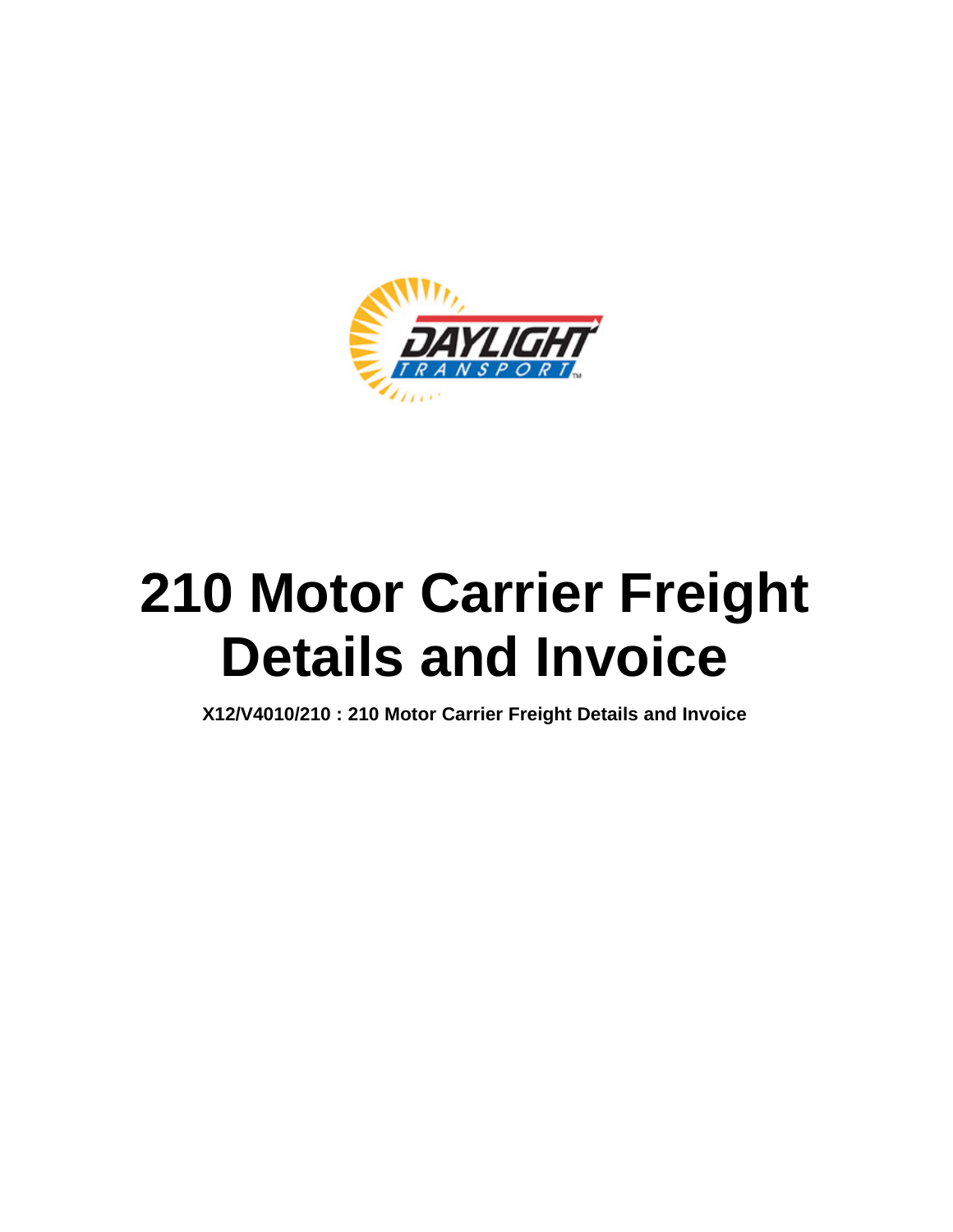### **Table of Contents**

| 210            |  |
|----------------|--|
| <b>ISA</b>     |  |
| <b>GS</b>      |  |
| <b>ST</b>      |  |
| <b>B3</b>      |  |
| <b>N9</b>      |  |
| R <sub>3</sub> |  |
|                |  |
| N <sub>1</sub> |  |
| N <sub>3</sub> |  |
| <b>N4</b>      |  |
|                |  |
| <b>LX</b>      |  |
| L <sub>5</sub> |  |
| L <sub>0</sub> |  |
| L1             |  |
| L7             |  |
| L3             |  |
| <b>SE</b>      |  |
| <b>GE</b>      |  |
| <b>IEA</b>     |  |

 $\hat{\mathbf{I}}$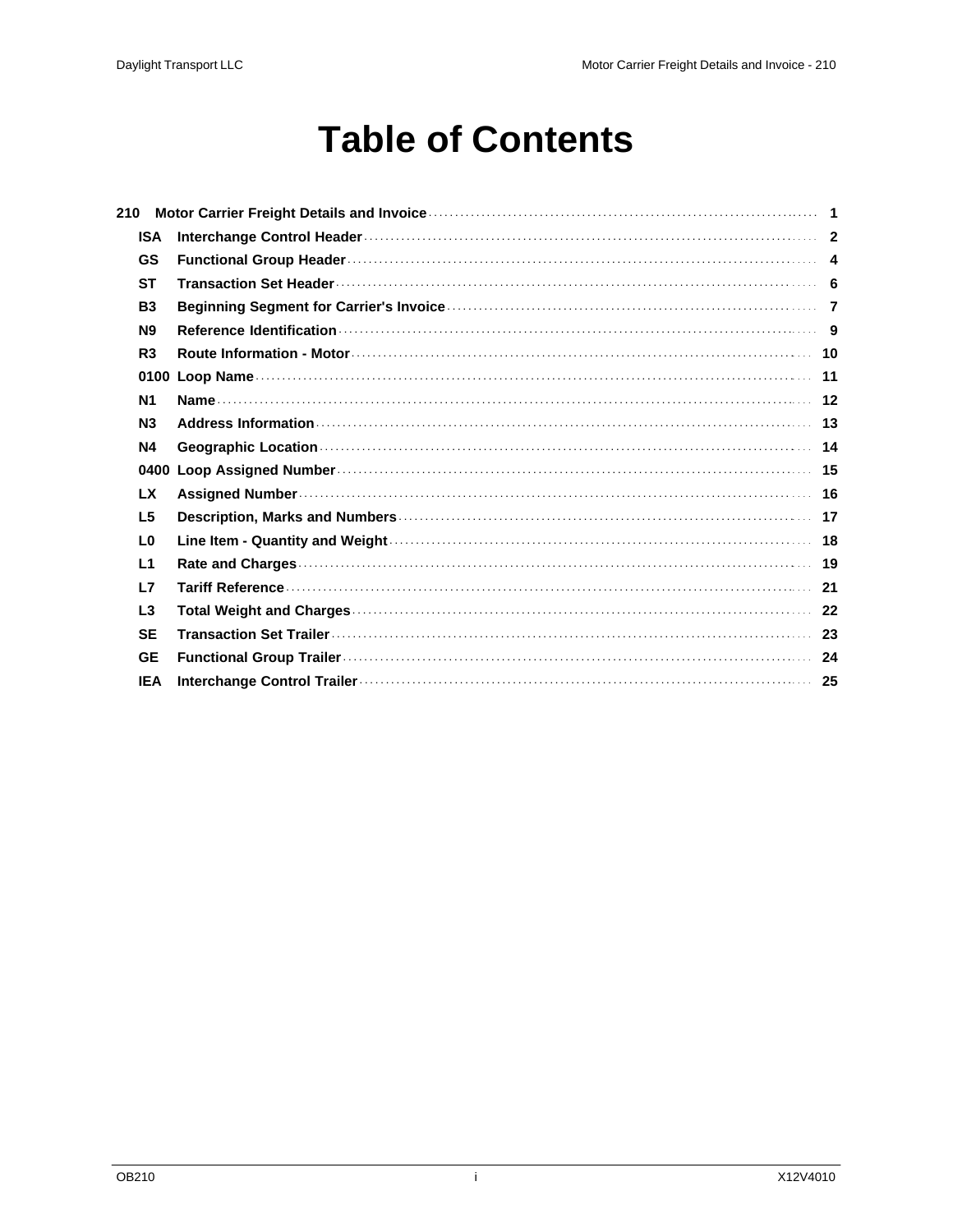### **210 Motor Carrier Freight Details and Invoice Functional Group=IM**

**Purpose:** This Draft Standard for Trial Use contains the format and establishes the data contents of the Motor Carrier Freight Details and Invoice Transaction Set (210) for use within the context of an Electronic Data Interchange (EDI) environment. The transaction set can be used to provide detail information for charges for services rendered by a motor carrier. It is used both as a motor carrier invoice to request payment or as details pertaining to motor freight shipment(s) charges.

#### **Not Defined:**

| <u>Pos</u>      | $\underline{\mathsf{Id}}$ | <b>Segment Name</b>                        | Req     | <b>Max Use</b> | Repeat        | <b>Notes</b> | <b>Usage</b> |
|-----------------|---------------------------|--------------------------------------------|---------|----------------|---------------|--------------|--------------|
|                 | <b>ISA</b>                | Interchange Control Header                 | M       |                |               |              | Must use     |
|                 | GS                        | <b>Functional Group Header</b>             | M       |                |               |              | Must use     |
| <b>Heading:</b> |                           |                                            |         |                |               |              |              |
| <u>Pos</u>      | $\underline{\mathsf{Id}}$ | <b>Segment Name</b>                        | Req     | <b>Max Use</b> | <b>Repeat</b> | <b>Notes</b> | <b>Usage</b> |
| 010             | <b>ST</b>                 | <b>Transaction Set Header</b>              | M       |                |               |              | Must use     |
| 020             | B <sub>3</sub>            | Beginning Segment for<br>Carrier's Invoice | M       |                |               |              | Must use     |
| 060             | N <sub>9</sub>            | Reference Identification                   | O       | 300            |               |              | Used         |
| 080             | R <sub>3</sub>            | Route Information - Motor                  | O       | 12             |               |              | Used         |
|                 | <b>LOOP ID - 0100</b>     |                                            |         |                | 10            |              |              |
| 110             | N <sub>1</sub>            | Name                                       | $\circ$ |                |               |              | Used         |
| 130             | N <sub>3</sub>            | Address Information                        | O       | 2              |               |              | Used         |
| 140             | N4                        | Geographic Location                        | O       |                |               |              | Used         |

#### **Detail:**

| <u>Pos</u> | $\underline{\mathsf{Id}}$ | <b>Segment Name</b>                      | <u>Req</u> | <b>Max Use</b> | Repeat | <b>Notes</b> | <b>Usage</b> |
|------------|---------------------------|------------------------------------------|------------|----------------|--------|--------------|--------------|
|            | <b>LOOP ID - 0400</b>     |                                          |            |                | 9999   |              |              |
| 120        | LX                        | Assigned Number                          | O          |                |        |              | Used         |
| 140        | L5                        | Description, Marks and<br><b>Numbers</b> | O          | 30             |        |              | Used         |
| 170        | L0                        | Line Item - Quantity and<br>Weight       | O          | 10             |        |              | Used         |
| 180        | L1                        | Rate and Charges                         | O          | 10             |        |              | Used         |
| 200        | L7                        | Tariff Reference                         | O          | 10             |        |              | Used         |

#### **Summary:**

| $\underline{\mathsf{Pos}}$ | <u>ld</u>                 | <b>Segment Name</b>             | <u>Req</u> | Max Use        | Repeat | <b>Notes</b> | <u>Usage</u> |  |
|----------------------------|---------------------------|---------------------------------|------------|----------------|--------|--------------|--------------|--|
| 010                        | L <sub>3</sub>            | <b>Total Weight and Charges</b> | O          |                |        |              | Used         |  |
| 020                        | <b>SE</b>                 | Transaction Set Trailer         | М          |                |        |              | Must use     |  |
| <b>Not Defined:</b>        |                           |                                 |            |                |        |              |              |  |
| <u>Pos</u>                 | $\underline{\mathsf{Id}}$ | <b>Segment Name</b>             | Req        | <b>Max Use</b> | Repeat | <b>Notes</b> | <u>Usage</u> |  |
|                            | GЕ                        | <b>Functional Group Trailer</b> | М          |                |        |              | Must use     |  |
|                            | IEA                       | Interchange Control Trailer     | M          |                |        |              | Must use     |  |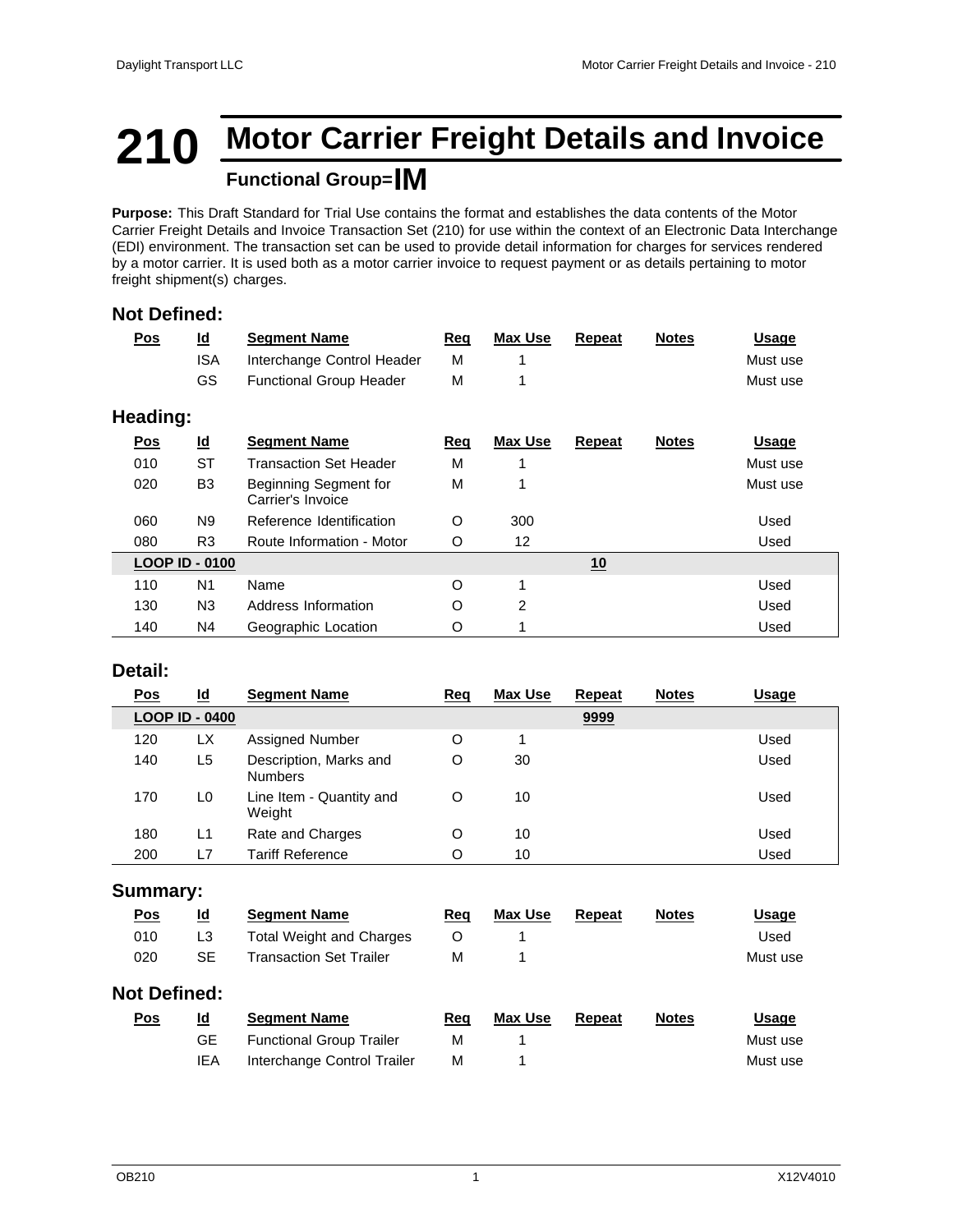### **ISA** Interchange Control Header Pos: Max: 1

**Not Defined - Mandatory Loop: N/A Elements: 16**

#### **User Option (Usage):** Must use

**Purpose:** To start and identify an interchange of zero or more functional groups and interchange-related control segments

#### **Element Summary:**

| <b>Ref</b>        | $\underline{\mathsf{Id}}$ | <b>Element Name</b>                                                                                                                                                                                                                 | Req | Type | Min/Max | <b>Usage</b> |  |  |  |  |
|-------------------|---------------------------|-------------------------------------------------------------------------------------------------------------------------------------------------------------------------------------------------------------------------------------|-----|------|---------|--------------|--|--|--|--|
| ISA01             | 101                       | <b>Authorization Information Qualifier</b>                                                                                                                                                                                          | м   | ID   | 2/2     | Must use     |  |  |  |  |
|                   |                           | Description: Code to identify the type of information in the Authorization Information                                                                                                                                              |     |      |         |              |  |  |  |  |
| ISA02             | 102                       | <b>Authorization Information</b>                                                                                                                                                                                                    | М   | AN   | 10/10   | Must use     |  |  |  |  |
|                   |                           | <b>Description:</b> Information used for additional identification or authorization of the<br>interchange sender or the data in the interchange; the type of information is set by the<br>Authorization Information Qualifier (I01) |     |      |         |              |  |  |  |  |
| ISA03             | 103                       | <b>Security Information Qualifier</b>                                                                                                                                                                                               | Μ   | ID   | 2/2     | Must use     |  |  |  |  |
|                   |                           | Description: Code to identify the type of information in the Security Information                                                                                                                                                   |     |      |         |              |  |  |  |  |
| ISA04             | 104                       | <b>Security Information</b>                                                                                                                                                                                                         | М   | AN   | 10/10   | Must use     |  |  |  |  |
|                   |                           | <b>Description:</b> This is used for identifying the security information about the interchange<br>sender or the data in the interchange; the type of information is set by the Security<br>Information Qualifier (I03)             |     |      |         |              |  |  |  |  |
| ISA05             | 105                       | Interchange ID Qualifier                                                                                                                                                                                                            | М   | ID   | 2/2     | Must use     |  |  |  |  |
|                   |                           | Description: Qualifier to designate the system/method of code structure used to designate<br>the sender or receiver ID element being qualified                                                                                      |     |      |         |              |  |  |  |  |
| ISA06             | 106                       | Interchange Sender ID                                                                                                                                                                                                               | м   | AN   | 15/15   | Must use     |  |  |  |  |
|                   |                           | Description: Identification code published by the sender for other parties to use as the<br>receiver ID to route data to them; the sender always codes this value in the sender ID<br>element                                       |     |      |         |              |  |  |  |  |
| ISA07             | 105                       | Interchange ID Qualifier                                                                                                                                                                                                            | М   | ID   | 2/2     | Must use     |  |  |  |  |
|                   |                           | <b>Description:</b> Qualifier to designate the system/method of code structure used to designate<br>the sender or receiver ID element being qualified                                                                               |     |      |         |              |  |  |  |  |
| ISA08             | 107                       | Interchange Receiver ID                                                                                                                                                                                                             | м   | AN   | 15/15   | Must use     |  |  |  |  |
|                   |                           | Description: Identification code published by the receiver of the data; When sending, it is<br>used by the sender as their sending ID, thus other parties sending to them will use this as a<br>receiving ID to route data to them  |     |      |         |              |  |  |  |  |
| ISA09             | 108                       | <b>Interchange Date</b>                                                                                                                                                                                                             | М   | DT   | 6/6     | Must use     |  |  |  |  |
|                   |                           | <b>Description:</b> Date of the interchange                                                                                                                                                                                         |     |      |         |              |  |  |  |  |
| ISA <sub>10</sub> | 109                       | Interchange Time                                                                                                                                                                                                                    | М   | TM   | 4/4     | Must use     |  |  |  |  |
|                   |                           | <b>Description:</b> Time of the interchange                                                                                                                                                                                         |     |      |         |              |  |  |  |  |
| ISA <sub>11</sub> | 110                       | <b>Interchange Control Standards</b><br><b>Identifier</b>                                                                                                                                                                           | М   | ID   | 1/1     | Must use     |  |  |  |  |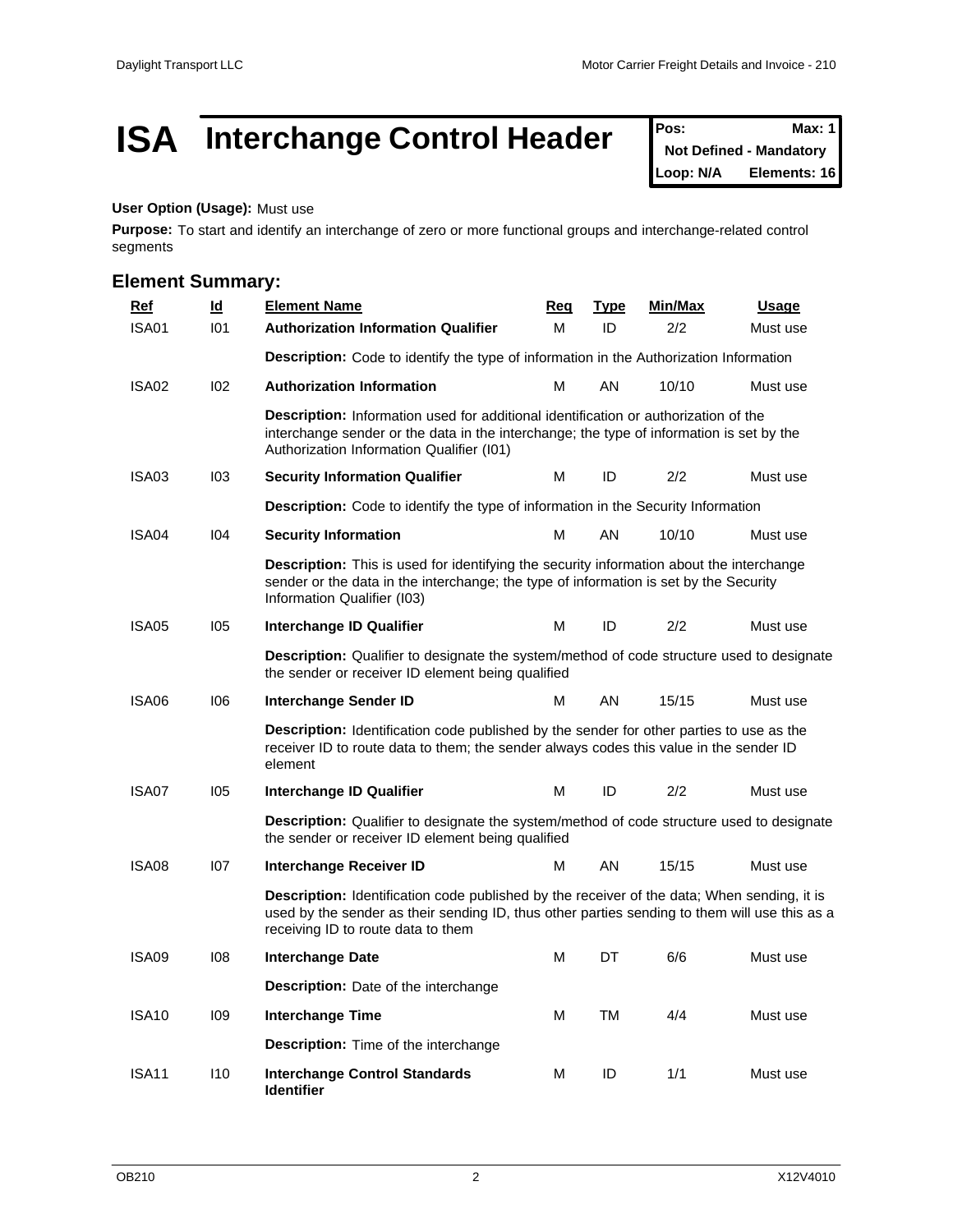| <u>Ref</u>        | $\underline{\mathsf{Id}}$ | <b>Element Name</b>                                                                                                                                                                                                                                                                                                        | Req | Type           | <b>Min/Max</b> | Usage    |  |  |  |  |  |  |
|-------------------|---------------------------|----------------------------------------------------------------------------------------------------------------------------------------------------------------------------------------------------------------------------------------------------------------------------------------------------------------------------|-----|----------------|----------------|----------|--|--|--|--|--|--|
|                   |                           | <b>Description:</b> Code to identify the agency responsible for the control standard used by the<br>message that is enclosed by the interchange header and trailer                                                                                                                                                         |     |                |                |          |  |  |  |  |  |  |
| ISA <sub>12</sub> | 111                       | Interchange Control Version Number                                                                                                                                                                                                                                                                                         | м   | ID             | 5/5            | Must use |  |  |  |  |  |  |
|                   |                           | <b>Description:</b> Code specifying the version number of the interchange control segments                                                                                                                                                                                                                                 |     |                |                |          |  |  |  |  |  |  |
| ISA <sub>13</sub> | 112                       | Interchange Control Number                                                                                                                                                                                                                                                                                                 | м   | N <sub>0</sub> | 9/9            | Must use |  |  |  |  |  |  |
|                   |                           | <b>Description:</b> A control number assigned by the interchange sender                                                                                                                                                                                                                                                    |     |                |                |          |  |  |  |  |  |  |
| ISA <sub>14</sub> | 113                       | <b>Acknowledgment Requested</b>                                                                                                                                                                                                                                                                                            | м   | ID             | 1/1            | Must use |  |  |  |  |  |  |
|                   |                           | <b>Description:</b> Code sent by the sender to request an interchange acknowledgment (TA1)                                                                                                                                                                                                                                 |     |                |                |          |  |  |  |  |  |  |
| ISA <sub>15</sub> | 114                       | <b>Usage Indicator</b>                                                                                                                                                                                                                                                                                                     | м   | ID             | 1/1            | Must use |  |  |  |  |  |  |
|                   |                           | <b>Description:</b> Code to indicate whether data enclosed by this interchange envelope is test,<br>production or information                                                                                                                                                                                              |     |                |                |          |  |  |  |  |  |  |
| ISA <sub>16</sub> | 115                       | <b>Component Element Separator</b>                                                                                                                                                                                                                                                                                         | м   |                | 1/1            | Must use |  |  |  |  |  |  |
|                   |                           | Description: Type is not applicable; the component element separator is a delimiter and<br>not a data element; this field provides the delimiter used to separate component data<br>elements within a composite data structure; this value must be different than the data<br>element separator and the segment terminator |     |                |                |          |  |  |  |  |  |  |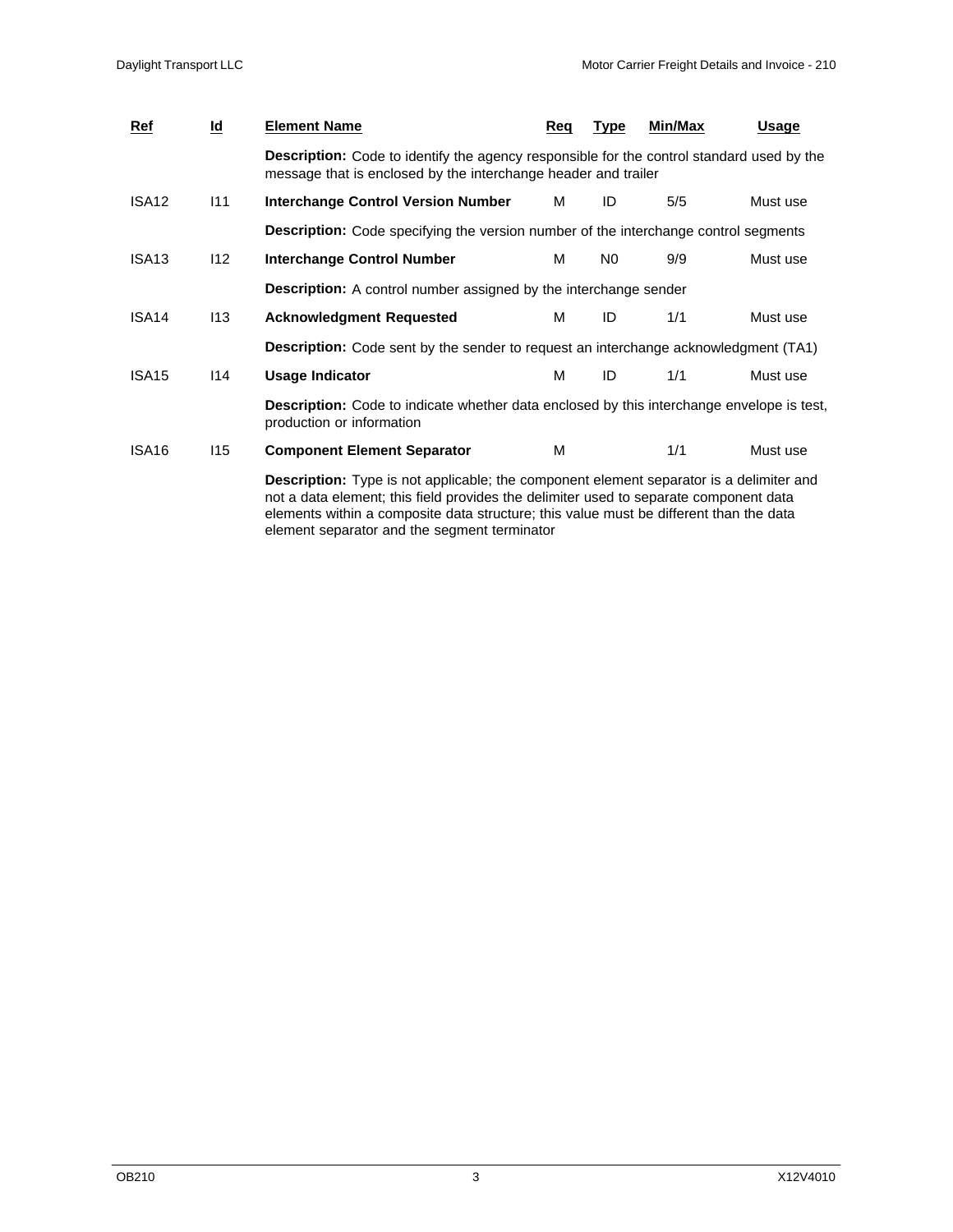### GS **Functional Group Header** Pos: Max: 1

**Not Defined - Mandatory Loop: N/A Elements: 8**

#### **User Option (Usage):** Must use

Purpose: To indicate the beginning of a functional group and to provide control information

| Ref              | $\underline{\mathsf{Id}}$ | <b>Element Name</b>                                                                                                                                                                                                                                                                                                                                                                                                                                                                                           | Red                                                                           | <b>Type</b> | <u>Min/Max</u> | <u>Usage</u> |  |  |  |  |  |
|------------------|---------------------------|---------------------------------------------------------------------------------------------------------------------------------------------------------------------------------------------------------------------------------------------------------------------------------------------------------------------------------------------------------------------------------------------------------------------------------------------------------------------------------------------------------------|-------------------------------------------------------------------------------|-------------|----------------|--------------|--|--|--|--|--|
| GS01             | 479                       | <b>Functional Identifier Code</b>                                                                                                                                                                                                                                                                                                                                                                                                                                                                             | м                                                                             | ID          | 2/2            | Must use     |  |  |  |  |  |
|                  |                           |                                                                                                                                                                                                                                                                                                                                                                                                                                                                                                               | Description: Code identifying a group of application related transaction sets |             |                |              |  |  |  |  |  |
|                  |                           | Code Name                                                                                                                                                                                                                                                                                                                                                                                                                                                                                                     |                                                                               |             |                |              |  |  |  |  |  |
|                  |                           | Motor Carrier Freight Details and Invoice (210, 980)<br>IM                                                                                                                                                                                                                                                                                                                                                                                                                                                    |                                                                               |             |                |              |  |  |  |  |  |
| GS <sub>02</sub> | 142                       | <b>Application Sender's Code</b>                                                                                                                                                                                                                                                                                                                                                                                                                                                                              | м                                                                             | AN.         | 2/15           | Must use     |  |  |  |  |  |
|                  |                           | <b>Description:</b> Code identifying party sending transmission; codes agreed to by trading<br>partners                                                                                                                                                                                                                                                                                                                                                                                                       |                                                                               |             |                |              |  |  |  |  |  |
| GS <sub>03</sub> | 124                       | <b>Application Receiver's Code</b>                                                                                                                                                                                                                                                                                                                                                                                                                                                                            | M                                                                             | AN          | 2/15           | Must use     |  |  |  |  |  |
|                  |                           | Description: Code identifying party receiving transmission; codes agreed to by trading<br>partners                                                                                                                                                                                                                                                                                                                                                                                                            |                                                                               |             |                |              |  |  |  |  |  |
| GS04             | 373                       | <b>Date</b>                                                                                                                                                                                                                                                                                                                                                                                                                                                                                                   | M                                                                             | DT          | 8/8            | Must use     |  |  |  |  |  |
|                  |                           | <b>Description:</b> Date expressed as CCYYMMDD                                                                                                                                                                                                                                                                                                                                                                                                                                                                |                                                                               |             |                |              |  |  |  |  |  |
| GS <sub>05</sub> | 337                       | Time                                                                                                                                                                                                                                                                                                                                                                                                                                                                                                          | М                                                                             | TM          | 4/8            | Must use     |  |  |  |  |  |
|                  |                           | Description: Time expressed in 24-hour clock time as follows: HHMM, or HHMMSS, or<br>HHMMSSD, or HHMMSSDD, where $H =$ hours (00-23), $M =$ minutes (00-59), S = integer<br>seconds (00-59) and DD = decimal seconds; decimal seconds are expressed as follows: D<br>$=$ tenths (0-9) and DD $=$ hundredths (00-99)                                                                                                                                                                                           |                                                                               |             |                |              |  |  |  |  |  |
| GS06             | 28                        | <b>Group Control Number</b>                                                                                                                                                                                                                                                                                                                                                                                                                                                                                   | M                                                                             | N0          | 1/9            | Must use     |  |  |  |  |  |
|                  |                           | <b>Description:</b> Assigned number originated and maintained by the sender                                                                                                                                                                                                                                                                                                                                                                                                                                   |                                                                               |             |                |              |  |  |  |  |  |
| GS07             | 455                       | <b>Responsible Agency Code</b>                                                                                                                                                                                                                                                                                                                                                                                                                                                                                | M                                                                             | ID          | 1/2            | Must use     |  |  |  |  |  |
|                  |                           | Description: Code identifying the issuer of the standard; this code is used in conjunction<br>with Data Element 480                                                                                                                                                                                                                                                                                                                                                                                           |                                                                               |             |                |              |  |  |  |  |  |
| GS08             | 480                       | Version / Release / Industry Identifier<br>Code                                                                                                                                                                                                                                                                                                                                                                                                                                                               | М                                                                             | AN          | 1/12           | Must use     |  |  |  |  |  |
|                  |                           | Description: Code indicating the version, release, subrelease, and industry identifier of the<br>EDI standard being used, including the GS and GE segments; if code in DE455 in GS<br>segment is X, then in DE 480 positions 1-3 are the version number; positions 4-6 are the<br>release and subrelease, level of the version; and positions 7-12 are the industry or trade<br>association identifiers (optionally assigned by user); if code in DE455 in GS segment is T,<br>then other formats are allowed |                                                                               |             |                |              |  |  |  |  |  |
|                  |                           | Code<br><b>Name</b><br>004010 Draft Standards Approved for Publication by ASC X12 Procedures Review Board                                                                                                                                                                                                                                                                                                                                                                                                     |                                                                               |             |                |              |  |  |  |  |  |

004010 Draft Standards Approved for Publication by ASC X12 Procedures Review Board Draft Standards Approved for Publication<br>through October 1997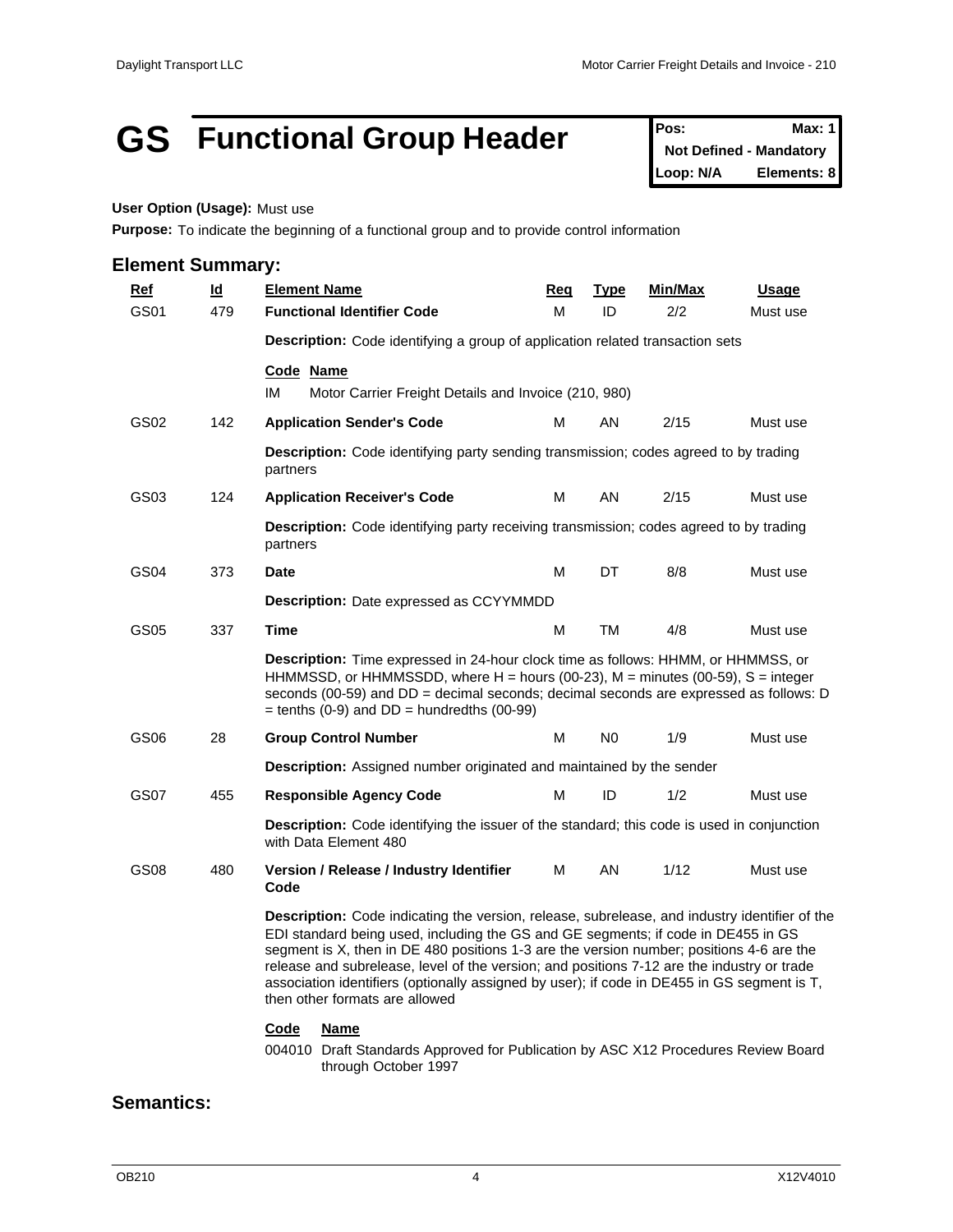- 1. GS04 is the group date.
- 2. GS05 is the group time.
- 3. The data interchange control number GS06 in this header must be identical to the same data element in the associated functional group trailer, GE02.

#### **Comments:**

1. A functional group of related transaction sets, within the scope of X12 standards, consists of a collection of similar transaction sets enclosed by a functional group header and a functional group trailer.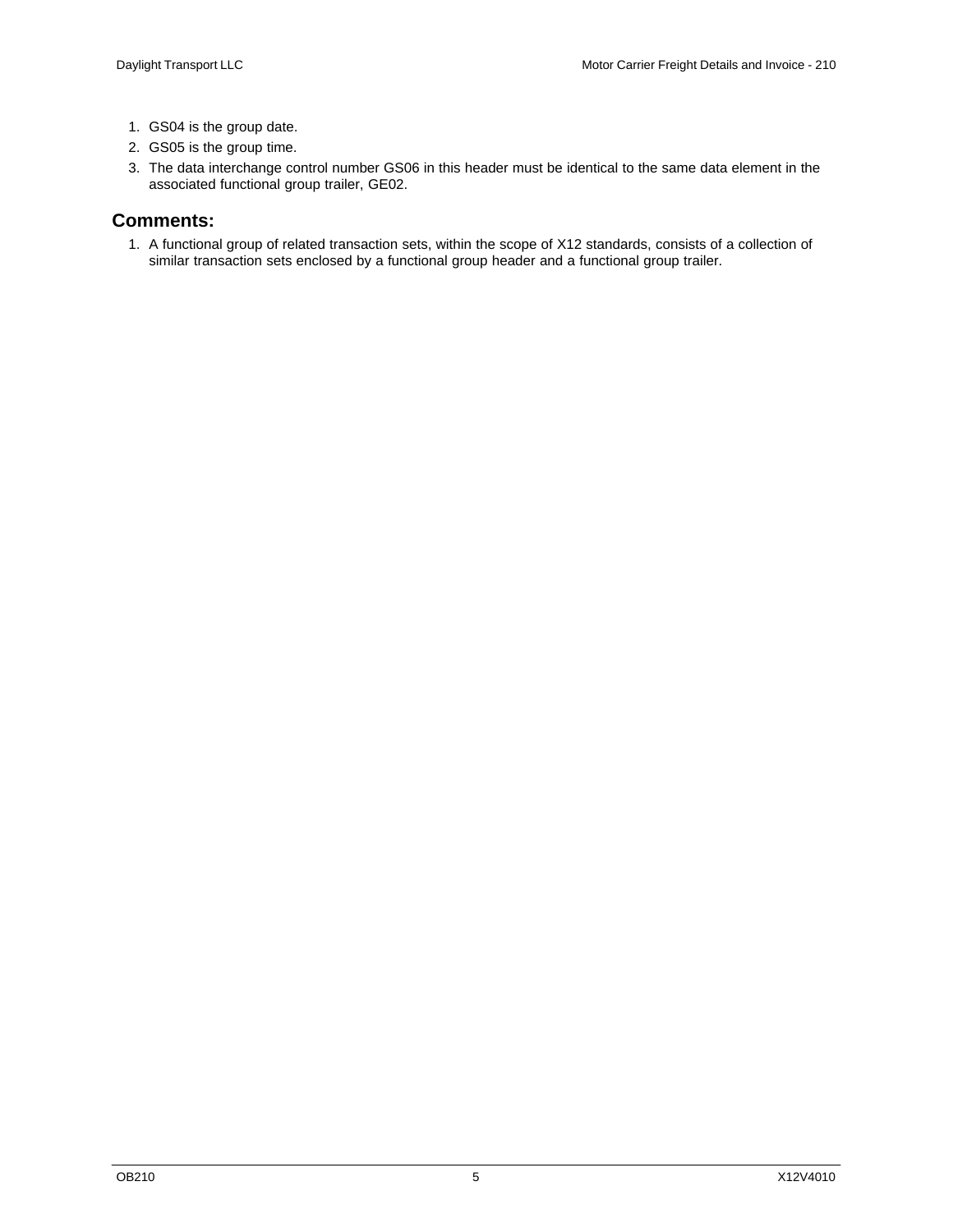### **ST Transaction Set Header Pos: 010 Max: 1**

**Heading - Mandatory Loop: N/A Elements: 2**

#### **User Option (Usage):** Must use

**Purpose:** To indicate the start of a transaction set and to assign a control number

#### **Element Summary:**

| <u>Ref</u>       | <u>ld</u> | <b>Element Name</b>                                                                           | Req | <u>Type</u> | Min/Max | <u>Usage</u> |  |  |  |
|------------------|-----------|-----------------------------------------------------------------------------------------------|-----|-------------|---------|--------------|--|--|--|
| ST <sub>01</sub> | 143       | <b>Transaction Set Identifier Code</b>                                                        | М   | ID          | 3/3     | Must use     |  |  |  |
|                  |           | <b>Description:</b> Code uniquely identifying a Transaction Set                               |     |             |         |              |  |  |  |
| ST <sub>02</sub> | 329       | <b>Transaction Set Control Number</b>                                                         | М   | AN          | 4/9     | Must use     |  |  |  |
|                  |           | <b>Description:</b> Identifying control number that must be unique within the transaction set |     |             |         |              |  |  |  |

**Description:** Identifying control number that must be unique within the transaction set functional group assigned by the originator for a transaction set

#### **Semantics:**

1. The transaction set identifier (ST01) used by the translation routines of the interchange partners to select the appropriate transaction set definition (e.g., 810 selects the Invoice Transaction Set).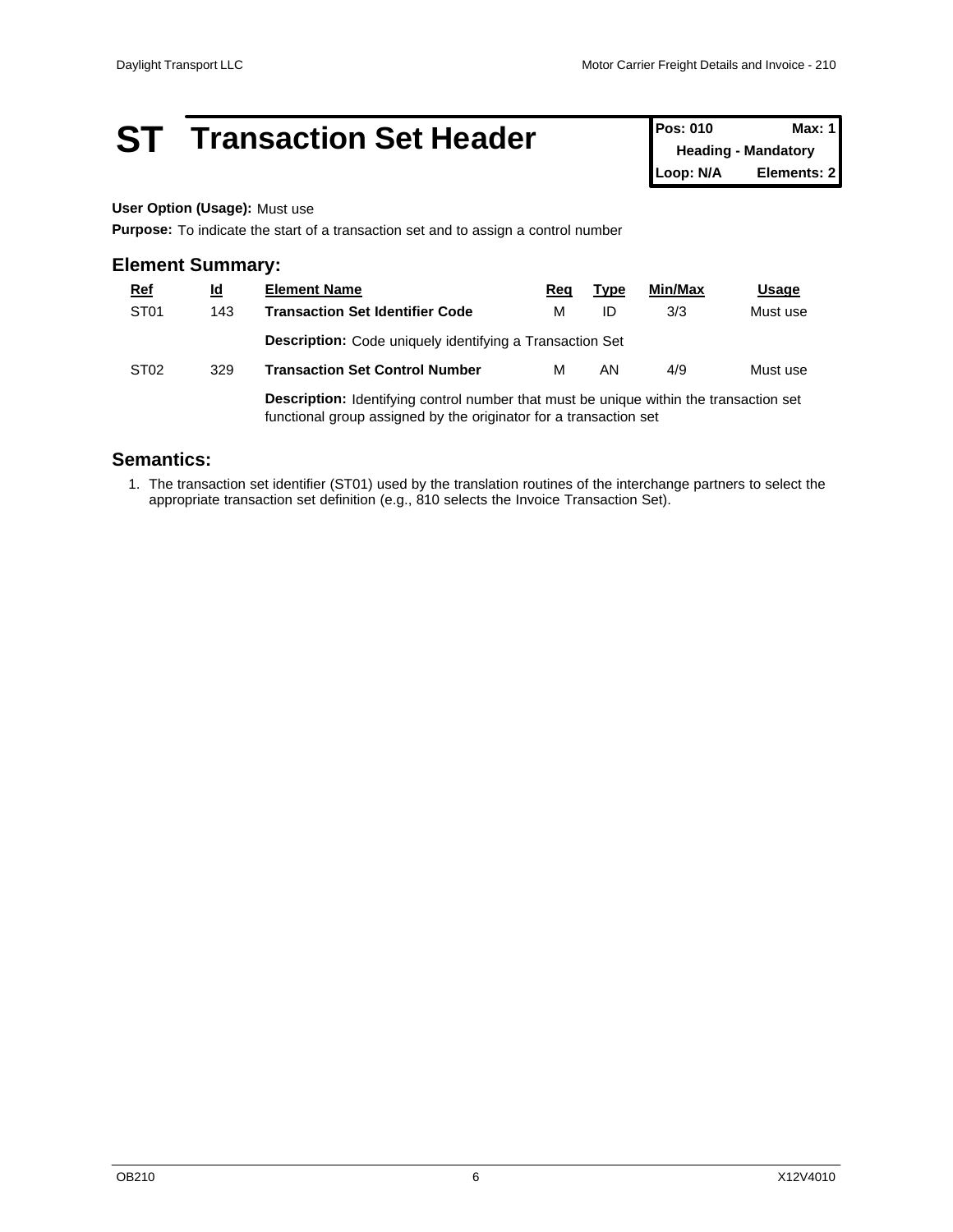### **B3 Beginning Segment for** Pos: 020 Max: 1 Carrier's Invoice Loop: N/A

**Pos: 020 Heading - Mandatory Elements: 9** 

**User Option (Usage):** Must use

**Purpose:** To transmit basic data relating to the carrier's invoice

#### **Element Summary:**

| $Ref$       | $\underline{\mathsf{Id}}$ | <b>Element Name</b>                                                                                                                                                                                                                                   | Req     | <b>Type</b>    | Min/Max | <b>Usage</b> |
|-------------|---------------------------|-------------------------------------------------------------------------------------------------------------------------------------------------------------------------------------------------------------------------------------------------------|---------|----------------|---------|--------------|
| B302        | 76                        | <b>Invoice Number</b>                                                                                                                                                                                                                                 | M       | AN             | 1/22    | Must use     |
|             |                           | Description: Identifying number assigned by issuer                                                                                                                                                                                                    |         |                |         |              |
|             |                           | <b>Notes: DYLT Pro number</b>                                                                                                                                                                                                                         |         |                |         |              |
| B303        | 145                       | <b>Shipment Identification Number</b>                                                                                                                                                                                                                 | $\circ$ | AN             | 1/30    | Used         |
|             |                           | <b>Description:</b> Identification number assigned to the shipment by the shipper that uniquely<br>identifies the shipment from origin to ultimate destination and is not subject to modification;<br>(Does not contain blanks or special characters) |         |                |         |              |
| <b>B304</b> | 146                       | <b>Shipment Method of Payment</b>                                                                                                                                                                                                                     | М       | ID             | 2/2     | Must use     |
|             |                           | <b>Description:</b> Code identifying payment terms for transportation charges                                                                                                                                                                         |         |                |         |              |
|             |                           | Code Name<br>CC.<br>Collect<br>PP<br>Prepaid (by Seller)<br><b>TP</b><br>Third Party Pay                                                                                                                                                              |         |                |         |              |
| <b>B306</b> | 373                       | <b>Date</b>                                                                                                                                                                                                                                           | M       | <b>DT</b>      | 8/8     | Must use     |
|             |                           | Description: Date expressed as CCYYMMDD                                                                                                                                                                                                               |         |                |         |              |
| B307        | 193                       | <b>Net Amount Due</b>                                                                                                                                                                                                                                 | M       | N <sub>2</sub> | $1/12$  | Must use     |
|             |                           | <b>Description:</b> Total charges to be paid by the receiver of this transaction set expressed in<br>the standard monetary denomination for the currency specified                                                                                    |         |                |         |              |
| B308        | 202                       | <b>Correction Indicator</b>                                                                                                                                                                                                                           | O       | ID             | 2/2     | Used         |
|             |                           | <b>Description:</b> Code used to indicate that the transaction set contains information which<br>corrects previous information                                                                                                                        |         |                |         |              |
| <b>B309</b> | 32                        | <b>Delivery Date</b>                                                                                                                                                                                                                                  | X       | DT             | 8/8     | Used         |
|             |                           | Description: Date for delivery of cargo to final consignee or to next mode expressed in<br>format CCYYMMDD                                                                                                                                            |         |                |         |              |
| <b>B310</b> | 374                       | <b>Date/Time Qualifier</b>                                                                                                                                                                                                                            | X       | ID             | 3/3     | Used         |
|             |                           | Description: Code specifying type of date or time, or both date and time                                                                                                                                                                              |         |                |         |              |
| B311        | 140                       | <b>Standard Carrier Alpha Code</b>                                                                                                                                                                                                                    | M       | ID             | 2/4     | Must use     |
|             |                           | Description: Standard Carrier Alpha Code<br>Notes: DYLT                                                                                                                                                                                               |         |                |         |              |

#### **Syntax Rules:**

1. P0910 - If either B309 or B310 is present, then the other is required.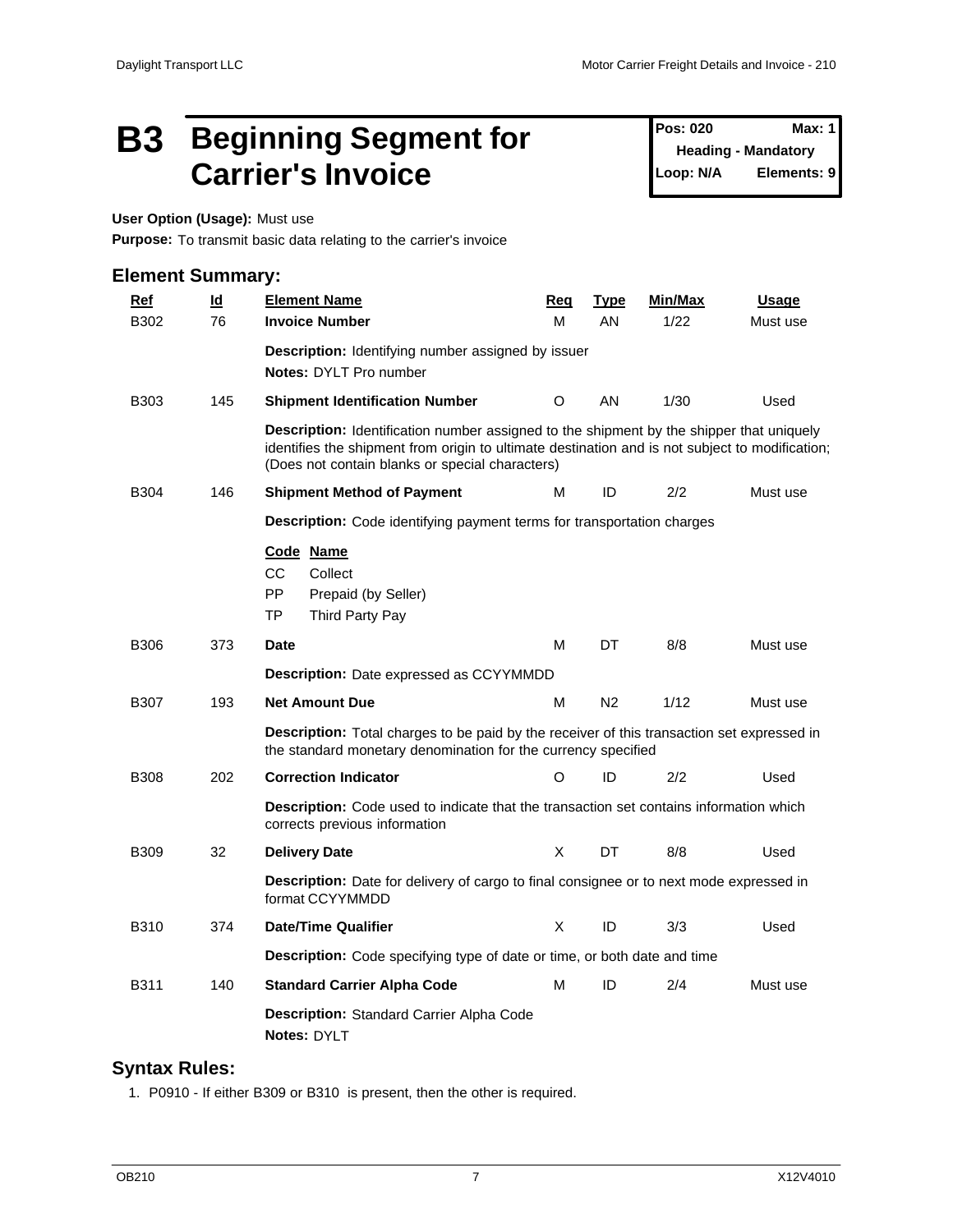- 1. B306 is the billing date.
- 2. On collect freight bills the data in B309 will be the actual delivery date. For the shipments invoiced prior to delivery, the B309 will be the estimated date of delivery.
- 3. If B314 is used, B304 will indicate the party or parties responsible for payment of the transportation terms identified in B314.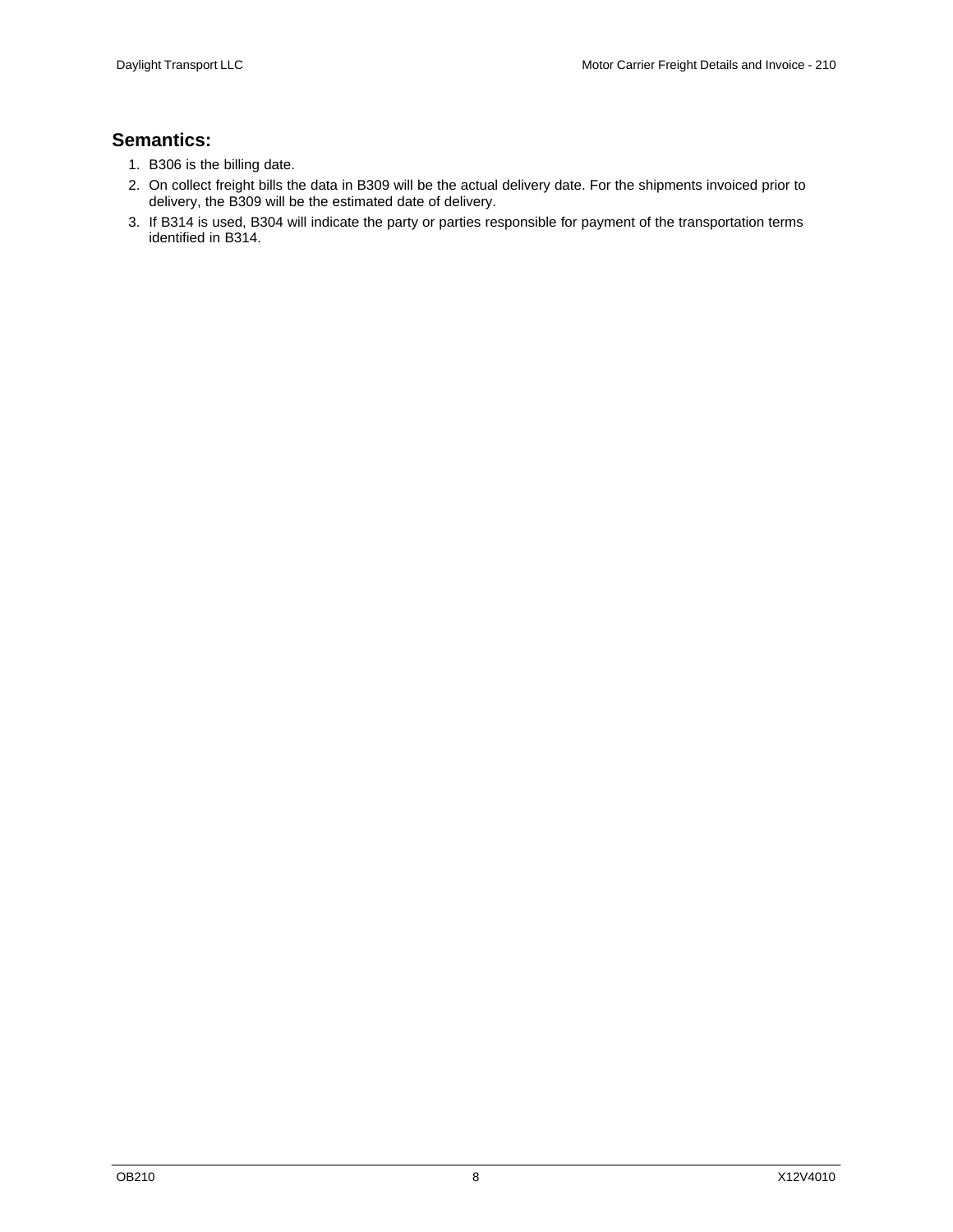### **N9 Reference Identification Pos: 060 Max: 300**

**Heading - Optional Loop: N/A Elements: 2**

#### **User Option (Usage):** Used

**Purpose:** To transmit identifying information as specified by the Reference Identification Qualifier

#### **Element Summary:**

| <b>Ref</b> | <u>ld</u> | <b>Element Name</b>                                                                                                                                | <u>Req</u>                                                       | <b>Type</b> | Min/Max | <u>Usage</u> |  |  |  |  |  |
|------------|-----------|----------------------------------------------------------------------------------------------------------------------------------------------------|------------------------------------------------------------------|-------------|---------|--------------|--|--|--|--|--|
| N901       | 128       | <b>Reference Identification Qualifier</b>                                                                                                          | М                                                                | ID          | 2/3     | Must use     |  |  |  |  |  |
|            |           |                                                                                                                                                    | <b>Description:</b> Code qualifying the Reference Identification |             |         |              |  |  |  |  |  |
|            |           | Code Name<br>BM.<br><b>Bill of Lading Number</b><br>PO.<br>Purchase Order Number                                                                   |                                                                  |             |         |              |  |  |  |  |  |
| N902       | 127       | <b>Reference Identification</b>                                                                                                                    | X                                                                | AN          | 1/30    | Used         |  |  |  |  |  |
|            |           | <b>Description:</b> Reference information as defined for a particular Transaction Set or as<br>specified by the Reference Identification Qualifier |                                                                  |             |         |              |  |  |  |  |  |

#### **Syntax Rules:**

1. R0203 - At least one of N902 or N903 is required.

2. C0605 - If N906 is present, then N905 is required.

- 1. N906 reflects the time zone which the time reflects.
- 2. N907 contains data relating to the value cited in N902.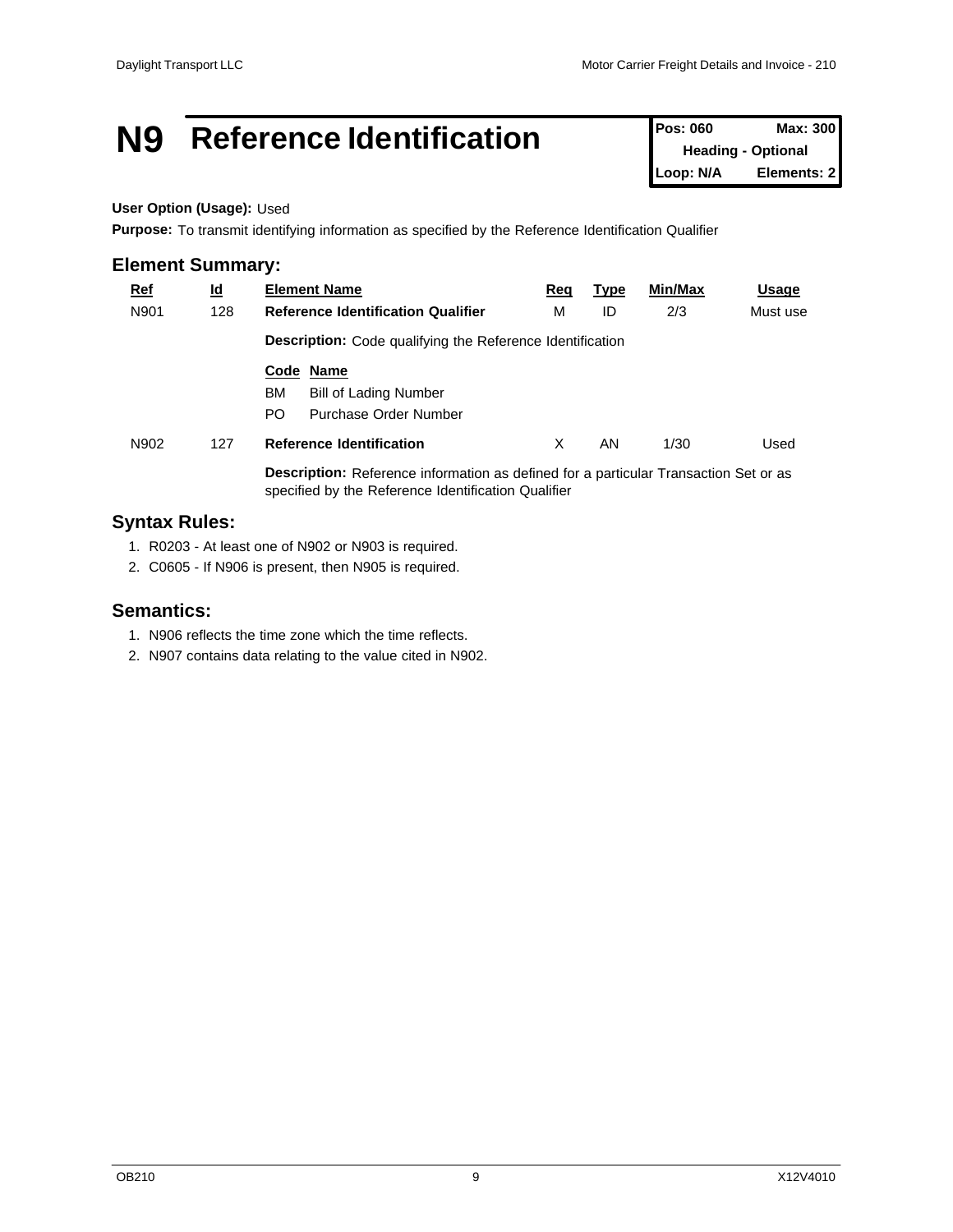### R3 Route Information - Motor Pos: 080 Max: 12

**Heading - Optional Loop: N/A Elements: 2**

#### **User Option (Usage):** Used

**Purpose:** To specify carrier and routing sequences and details

#### **Element Summary:**

| <b>Ref</b> | <u>ld</u> | <b>Element Name</b>                                                                               | <u>Req</u> | <b>Type</b> | Min/Max | <u>Usage</u> |
|------------|-----------|---------------------------------------------------------------------------------------------------|------------|-------------|---------|--------------|
| R301       | 140       | <b>Standard Carrier Alpha Code</b>                                                                | м          | ID          | 2/4     | Must use     |
|            |           | <b>Description: Standard Carrier Alpha Code</b><br>Notes: DYLT                                    |            |             |         |              |
| R302       | 133       | <b>Routing Sequence Code</b>                                                                      | м          | ID          | 1/2     | Must use     |
|            |           | <b>Description:</b> Code describing the relationship of a carrier to a specific shipment movement |            |             |         |              |

#### **Code Name**

S Origin Carrier, Shipper's Routing (Rail)

#### **Syntax Rules:**

- 1. C1110 If R311 is present, then R310 is required.
- 2. C1211 If R312 is present, then R311 is required.

- 1. R303 is the station or city name at which carriers interchange shipments
- 2. R307 is the carrier's billing date.
- 3. R308 is the amount due the carrier.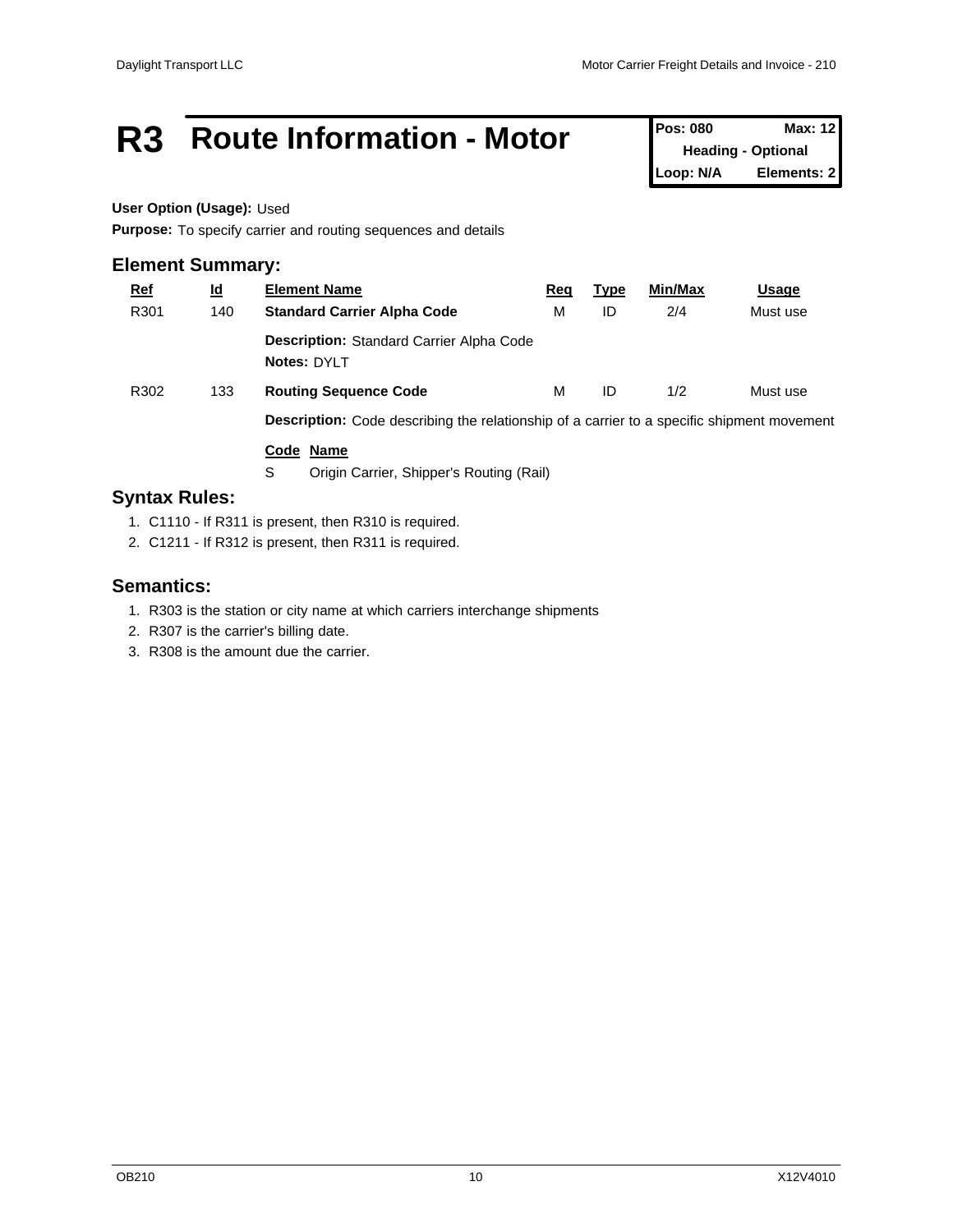**Loop Name Pos: 110 Repeat: 10 Pos: 110 Repeat: 10 Optional Loop: 0100 Elements: N/A**

#### **User Option (Usage):** Used

**Purpose:** To identify a party by type of organization, name, and code

#### **Loop Summary:**

| <u>Pos</u> | $\underline{\mathsf{Id}}$ | <b>Segment Name</b> | Reg | <b>Max Use</b> | <b>Repeat</b> | <u>Usage</u> |
|------------|---------------------------|---------------------|-----|----------------|---------------|--------------|
| 110        | N <sub>1</sub>            | Name                |     |                |               | Used         |
| 130        | N <sub>3</sub>            | Address Information |     |                |               | Used         |
| 140        | N4                        | Geographic Location |     |                |               | Used         |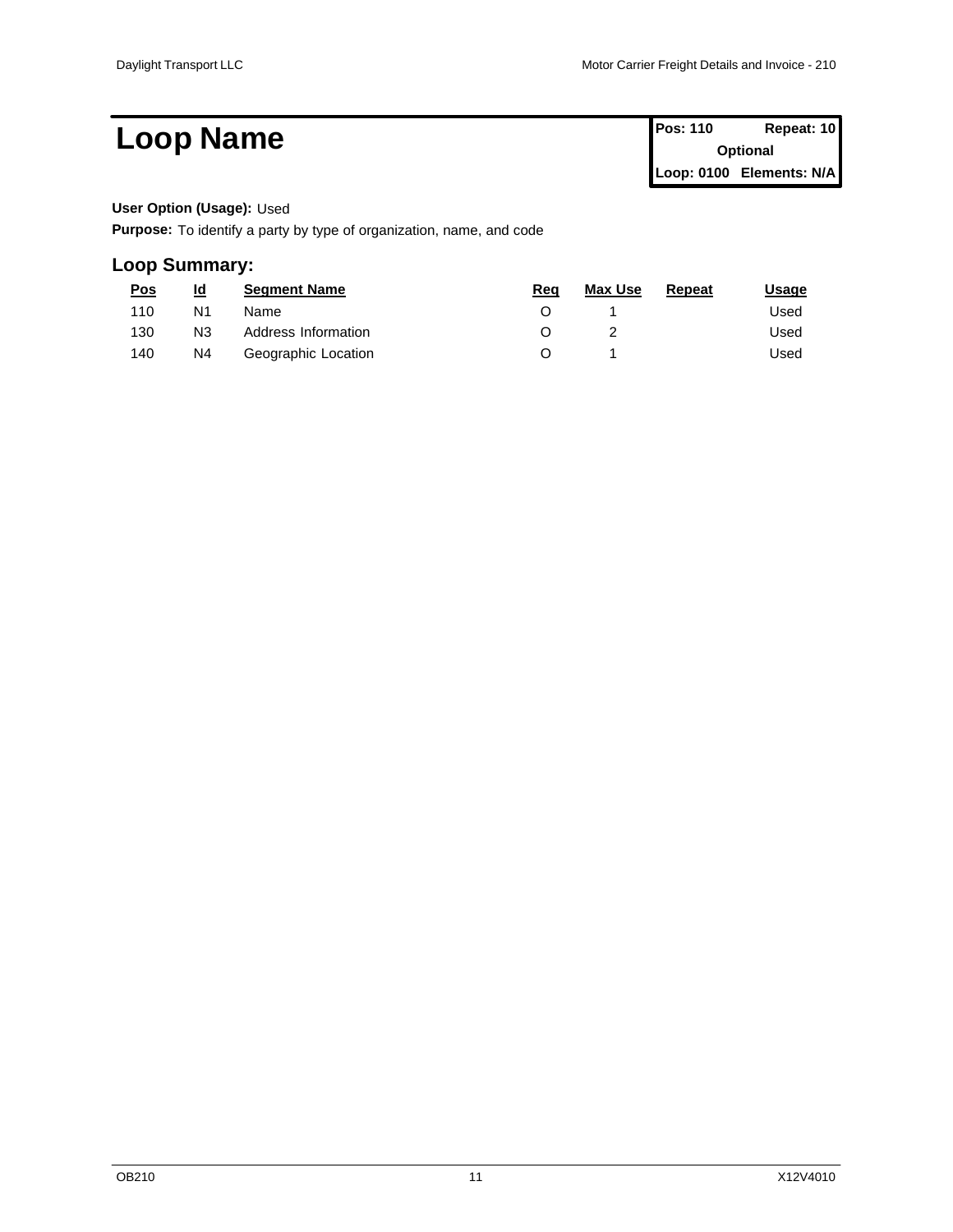| N <sub>1</sub>            |                           | <b>Name</b> |                                                                                             |            |             |            | <b>Pos: 110</b><br>Max: 1<br><b>Heading - Optional</b> |  |  |
|---------------------------|---------------------------|-------------|---------------------------------------------------------------------------------------------|------------|-------------|------------|--------------------------------------------------------|--|--|
|                           |                           |             |                                                                                             |            |             | Loop: 0100 | Elements: 2                                            |  |  |
| User Option (Usage): Used |                           |             |                                                                                             |            |             |            |                                                        |  |  |
|                           |                           |             | Purpose: To identify a party by type of organization, name, and code                        |            |             |            |                                                        |  |  |
| <b>Element Summary:</b>   |                           |             |                                                                                             |            |             |            |                                                        |  |  |
| $Ref$                     | $\underline{\mathsf{Id}}$ |             | <b>Element Name</b>                                                                         | <u>Req</u> | <b>Type</b> | Min/Max    | <u>Usage</u>                                           |  |  |
| N <sub>101</sub>          | 98                        |             | <b>Entity Identifier Code</b>                                                               | м          | ID          | 2/3        | Must use                                               |  |  |
|                           |                           | individual  | Description: Code identifying an organizational entity, a physical location, property or an |            |             |            |                                                        |  |  |
|                           |                           |             | Code Name                                                                                   |            |             |            |                                                        |  |  |
|                           |                           | BT          | <b>Bill-to-Party</b>                                                                        |            |             |            |                                                        |  |  |
|                           |                           | <b>CN</b>   | Consignee                                                                                   |            |             |            |                                                        |  |  |
|                           |                           | <b>SH</b>   | Shipper                                                                                     |            |             |            |                                                        |  |  |
| N <sub>102</sub>          | 93                        | Name        |                                                                                             | X          | AN          | 1/60       | Used                                                   |  |  |
|                           |                           |             | Description: Free-form name                                                                 |            |             |            |                                                        |  |  |

#### **Syntax Rules:**

- 1. R0203 At least one of N102 or N103 is required.
- 2. P0304 If either N103 or N104 is present, then the other is required.

#### **Comments:**

- 1. This segment, used alone, provides the most efficient method of providing organizational identification. To obtain this efficiency the "ID Code" (N104) must provide a key to the table maintained by the transaction processing party.
- 2. N105 and N106 further define the type of entity in N101.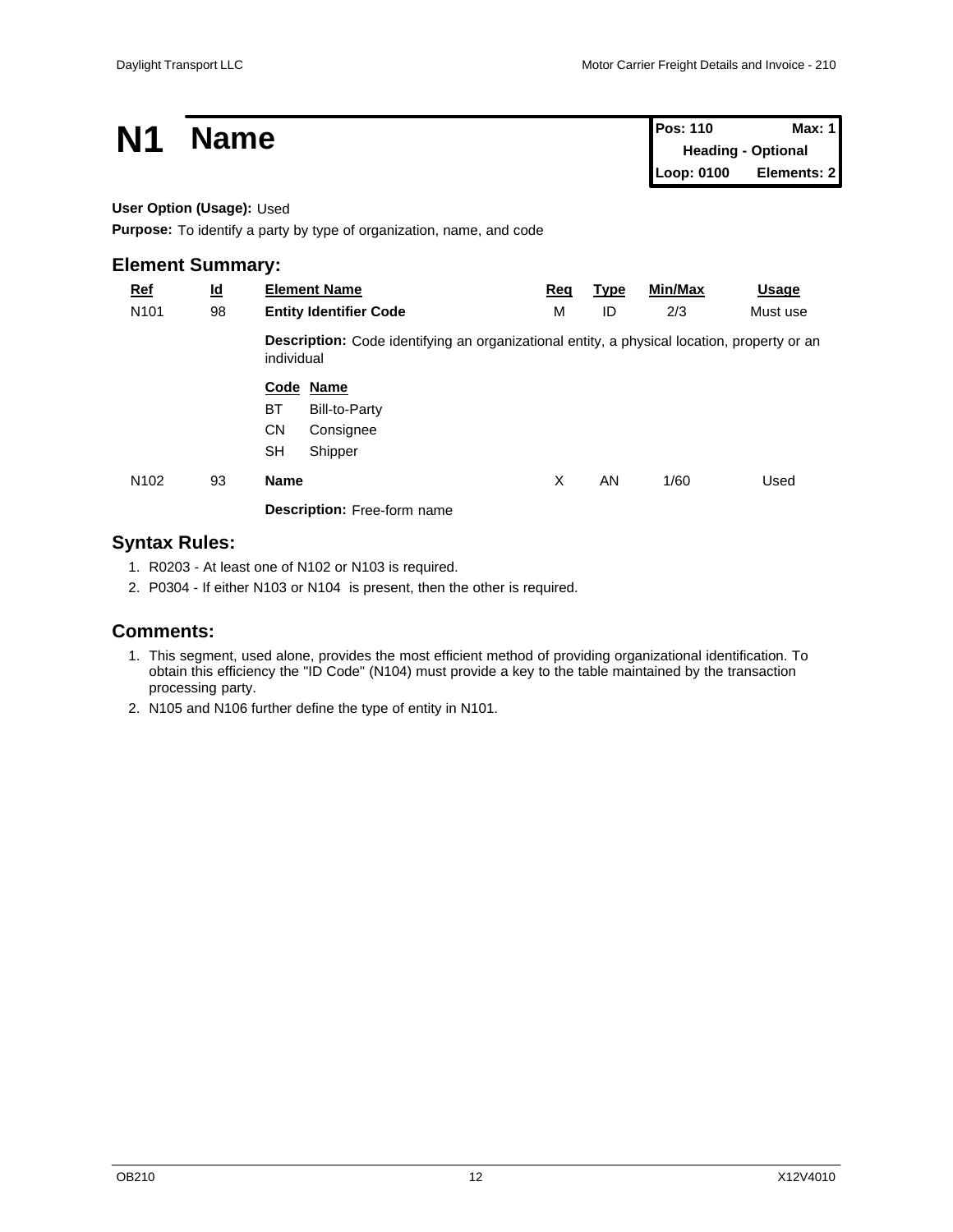### **N3 Address Information Pos: 130 Max: 2**<br>**Pos: 130 Max: 2**

**Heading - Optional Loop: 0100 Elements: 2**

#### **User Option (Usage):** Used

**Purpose:** To specify the location of the named party

#### **Element Summary:**

| $Ref$ | <u>ld</u> | <b>Element Name</b>                     | <u>Req</u> | <b>Type</b> | Min/Max | <u>Usage</u> |  |
|-------|-----------|-----------------------------------------|------------|-------------|---------|--------------|--|
| N301  | 166       | <b>Address Information</b>              | M          | ΑN          | 1/55    | Must use     |  |
|       |           | <b>Description: Address information</b> |            |             |         |              |  |
| N302  | 166       | <b>Address Information</b>              | O          | AN          | 1/55    | Used         |  |
|       |           | <b>Description: Address information</b> |            |             |         |              |  |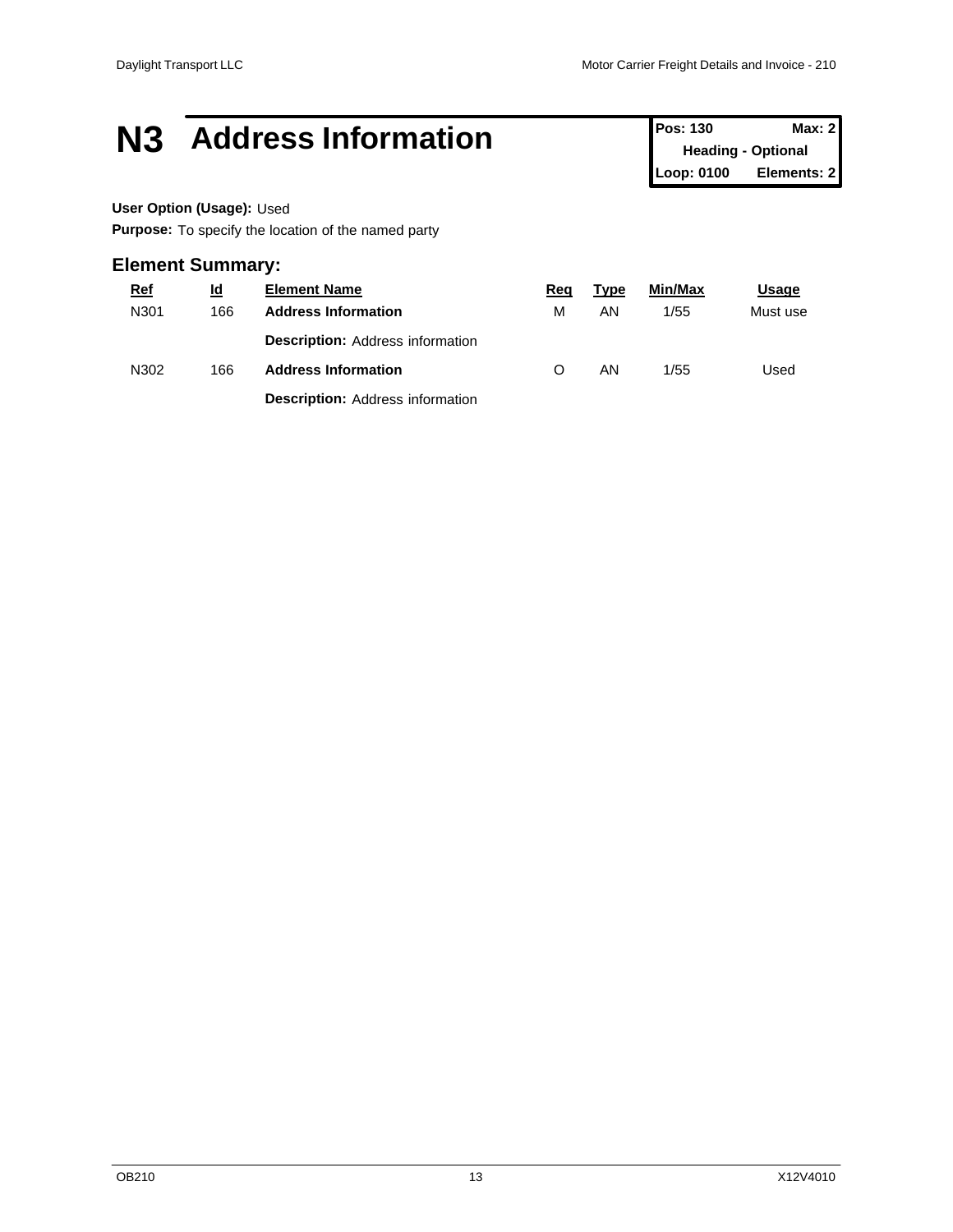### **N4 Geographic Location Pos: 140 Max: 1 Max: 1**

**Heading - Optional Loop: 0100 Elements: 3**

#### **User Option (Usage):** Used

**Purpose:** To specify the geographic place of the named party

#### **Element Summary:**

| <u>Ref</u> | <u>ld</u> | <b>Element Name</b>                                                                                                               | <u>Req</u> | <u>Type</u> | Min/Max | <u>Usage</u> |  |  |  |
|------------|-----------|-----------------------------------------------------------------------------------------------------------------------------------|------------|-------------|---------|--------------|--|--|--|
| N401       | 19        | <b>City Name</b>                                                                                                                  | O          | AN          | 2/30    | Used         |  |  |  |
|            |           | <b>Description:</b> Free-form text for city name                                                                                  |            |             |         |              |  |  |  |
| N402       | 156       | <b>State or Province Code</b>                                                                                                     | O          | ID          | 2/2     | Used         |  |  |  |
|            |           | <b>Description:</b> Code (Standard State/Province) as defined by appropriate government<br>agency                                 |            |             |         |              |  |  |  |
| N403       | 116       | <b>Postal Code</b>                                                                                                                | O          | ID          | 3/15    | Used         |  |  |  |
|            |           | <b>Description:</b> Code defining international postal zone code excluding punctuation and<br>blanks (zip code for United States) |            |             |         |              |  |  |  |

#### **Syntax Rules:**

1. C0605 - If N406 is present, then N405 is required.

#### **Comments:**

- 1. A combination of either N401 through N404, or N405 and N406 may be adequate to specify a location.
- 2. N402 is required only if city name (N401) is in the U.S. or Canada.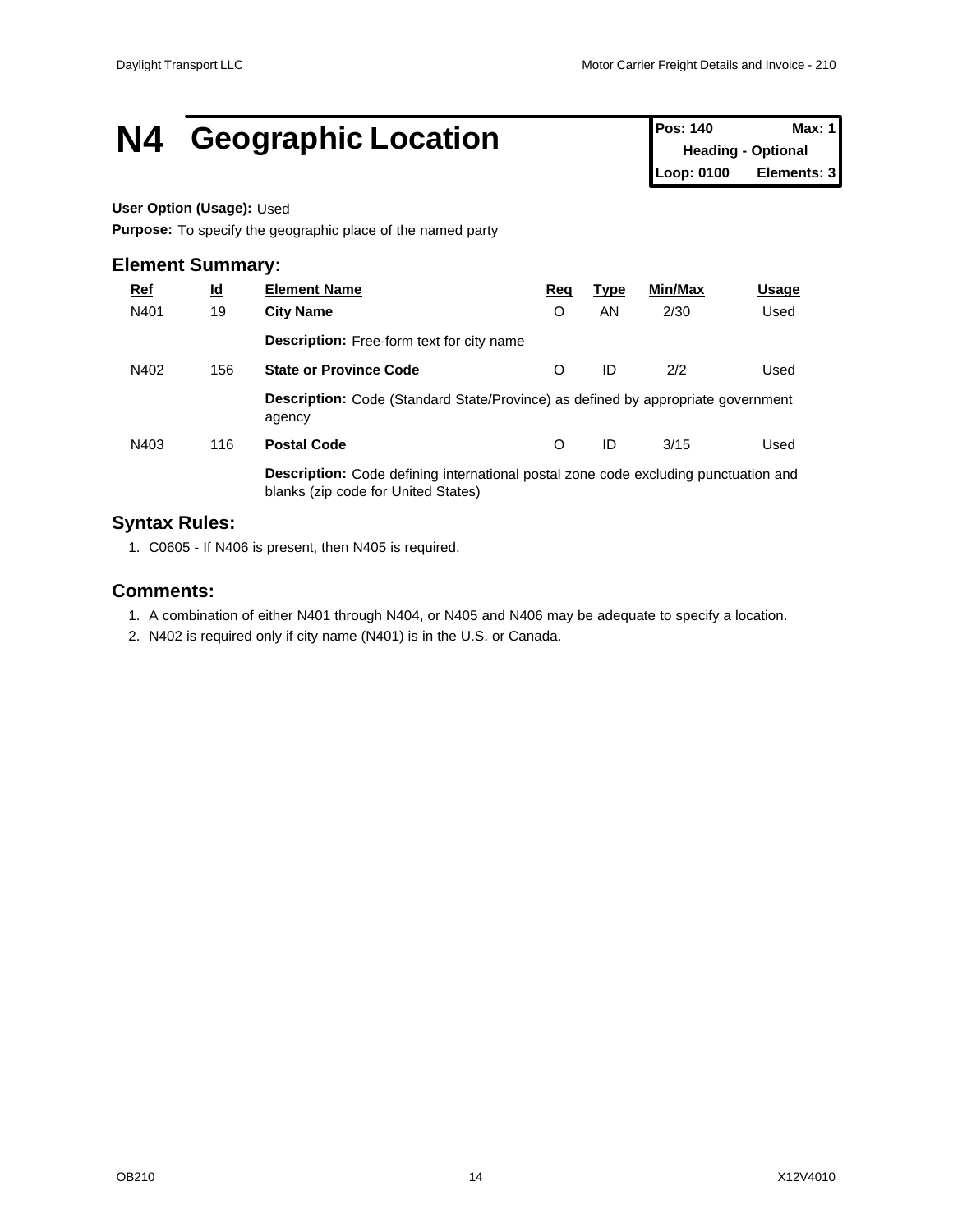### Loop Assigned Number **Pos: 120 Repeat: 9999**

**Optional Loop: 0400 Elements: N/A**

#### **User Option (Usage):** Used

**Purpose:** To reference a line number in a transaction set

#### **Loop Summary:**

| <u>Pos</u> | <u>ld</u> | <b>Segment Name</b>             | Req | <b>Max Use</b> | Repeat | <b>Usage</b> |  |
|------------|-----------|---------------------------------|-----|----------------|--------|--------------|--|
| 120        | LX        | Assigned Number                 |     |                |        | Used         |  |
| 140        | L5.       | Description, Marks and Numbers  |     | 30             |        | Used         |  |
| 170        | L0        | Line Item - Quantity and Weight |     | 10             |        | Used         |  |
| 180        | L1        | Rate and Charges                |     | 10             |        | Used         |  |
| 200        | L7        | Tariff Reference                |     | 10             |        | Used         |  |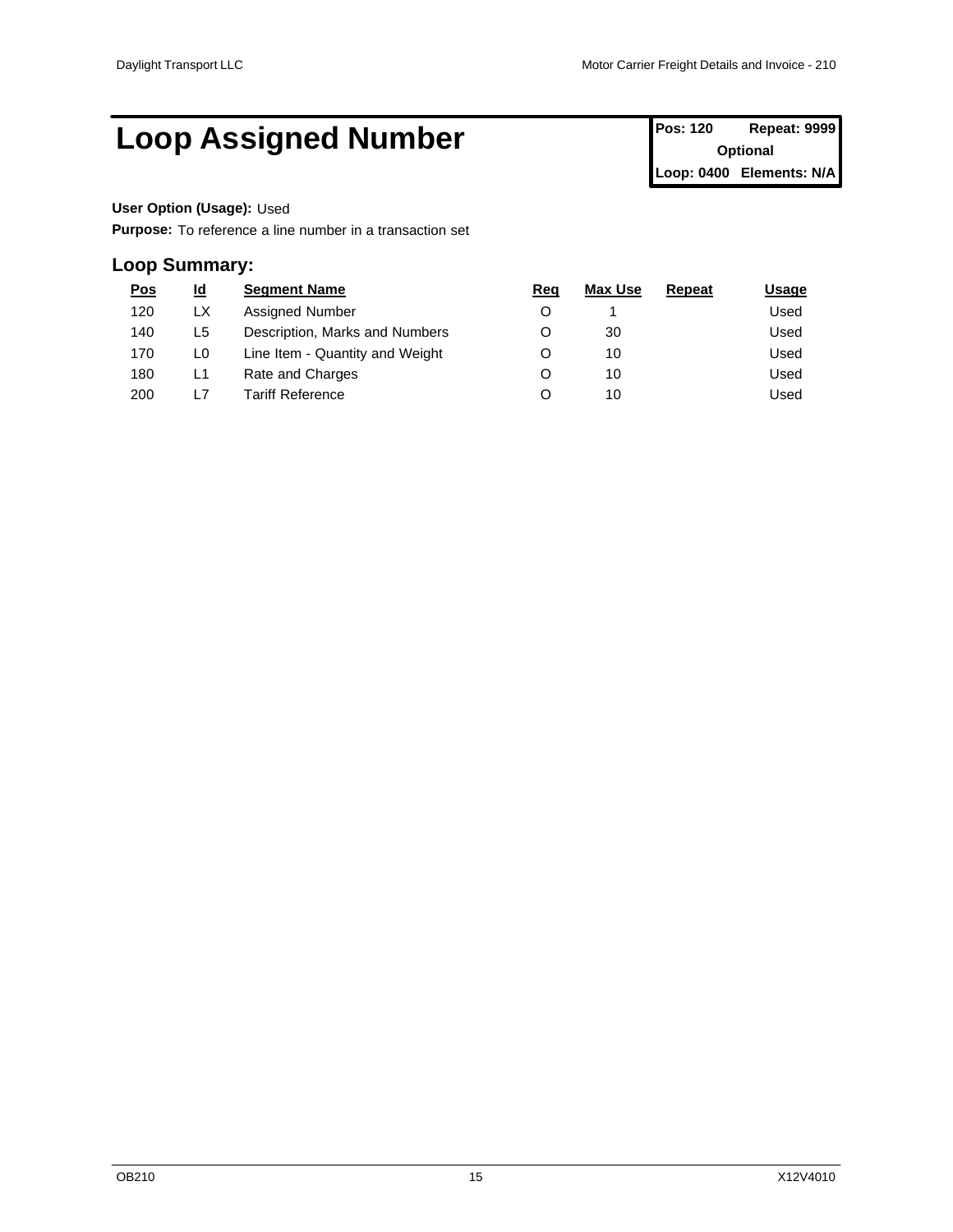## **LX** Assigned Number **Pos: 120 Max: 1 Pos: 120 Max: 1**

**Detail - Optional Loop: 0400 Elements: 1**

#### **User Option (Usage):** Used

**Purpose:** To reference a line number in a transaction set

#### **Element Summary:**

| <b>Ref</b> | <u>ld</u> | Element Name           | Rea | <b>Fvpe</b> | Min/Max | <b>Usage</b> |
|------------|-----------|------------------------|-----|-------------|---------|--------------|
| ∟X01       | 554       | <b>Assigned Number</b> | M   | N0          | 1/6     | Must use     |

**Description:** Number assigned for differentiation within a transaction set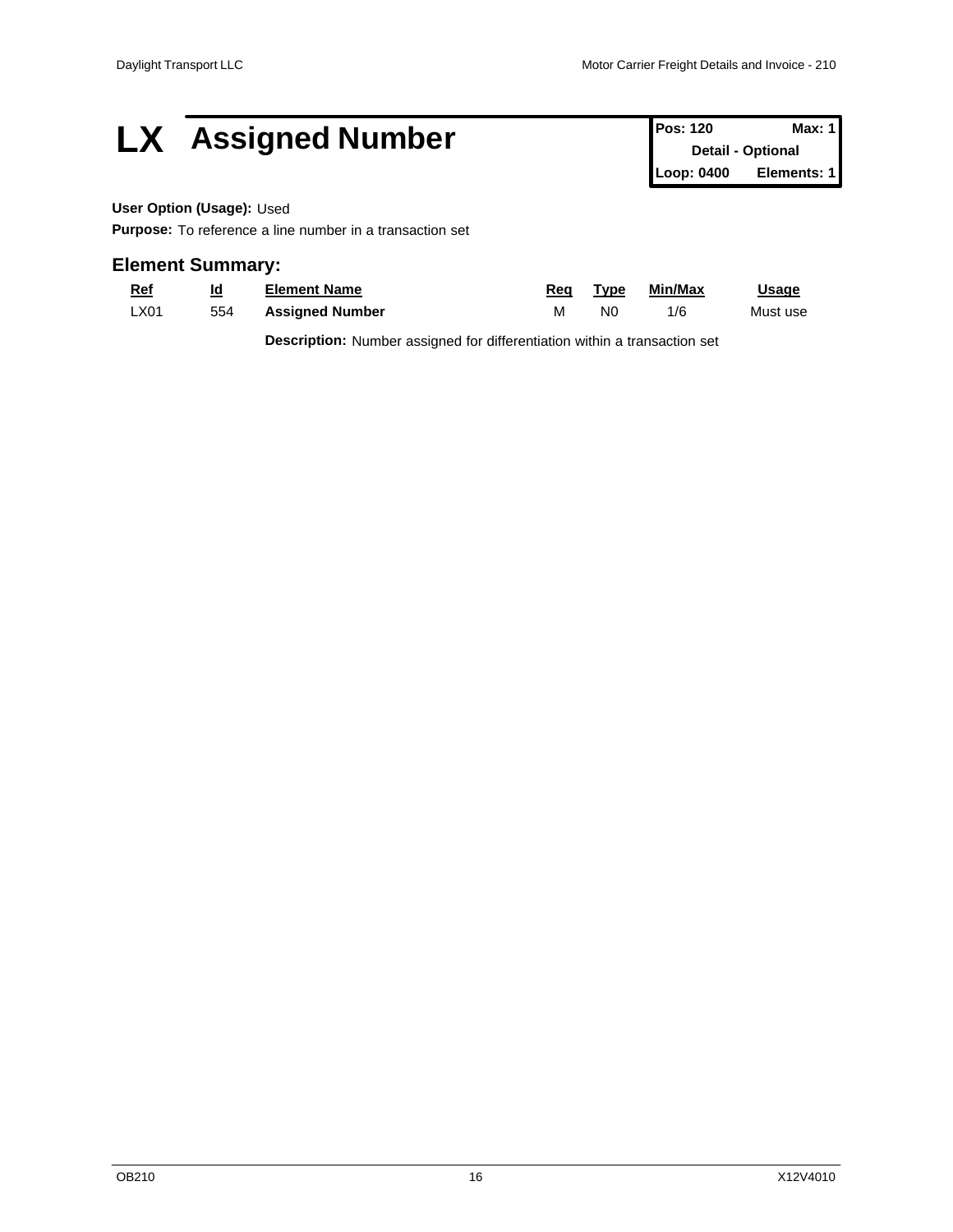### **L5 Description, Marks and Numbers**

**Pos: 140 Max: 30 Detail - Optional Elements: 2** 

**User Option (Usage):** Used

**Purpose:** To specify the line item in terms of description, quantity, packaging, and marks and numbers

#### **Element Summary:**

| $Ref$ | $\underline{\mathsf{Id}}$ | <b>Element Name</b>                                                                    | Req | Type           | Min/Max | <u> Usage</u> |
|-------|---------------------------|----------------------------------------------------------------------------------------|-----|----------------|---------|---------------|
| L501  | 213                       | <b>Lading Line Item Number</b>                                                         |     | N <sub>0</sub> | 1/3     | Used          |
|       |                           | <b>Description:</b> Sequential line number for a lading item                           |     |                |         |               |
| L502  | 79                        | <b>Lading Description</b>                                                              |     | ΑN             | 1/50    | Used          |
|       |                           | <b>Description:</b> Description of an item as required for rating and billing purposes |     |                |         |               |

#### **Syntax Rules:**

- 1. P0304 If either L503 or L504 is present, then the other is required.
- 2. C0706 If L507 is present, then L506 is required.
- 3. P0809 If either L508 or L509 is present, then the other is required.

#### **Comments:**

1. L502 may be used to send quantity information as part of the product description.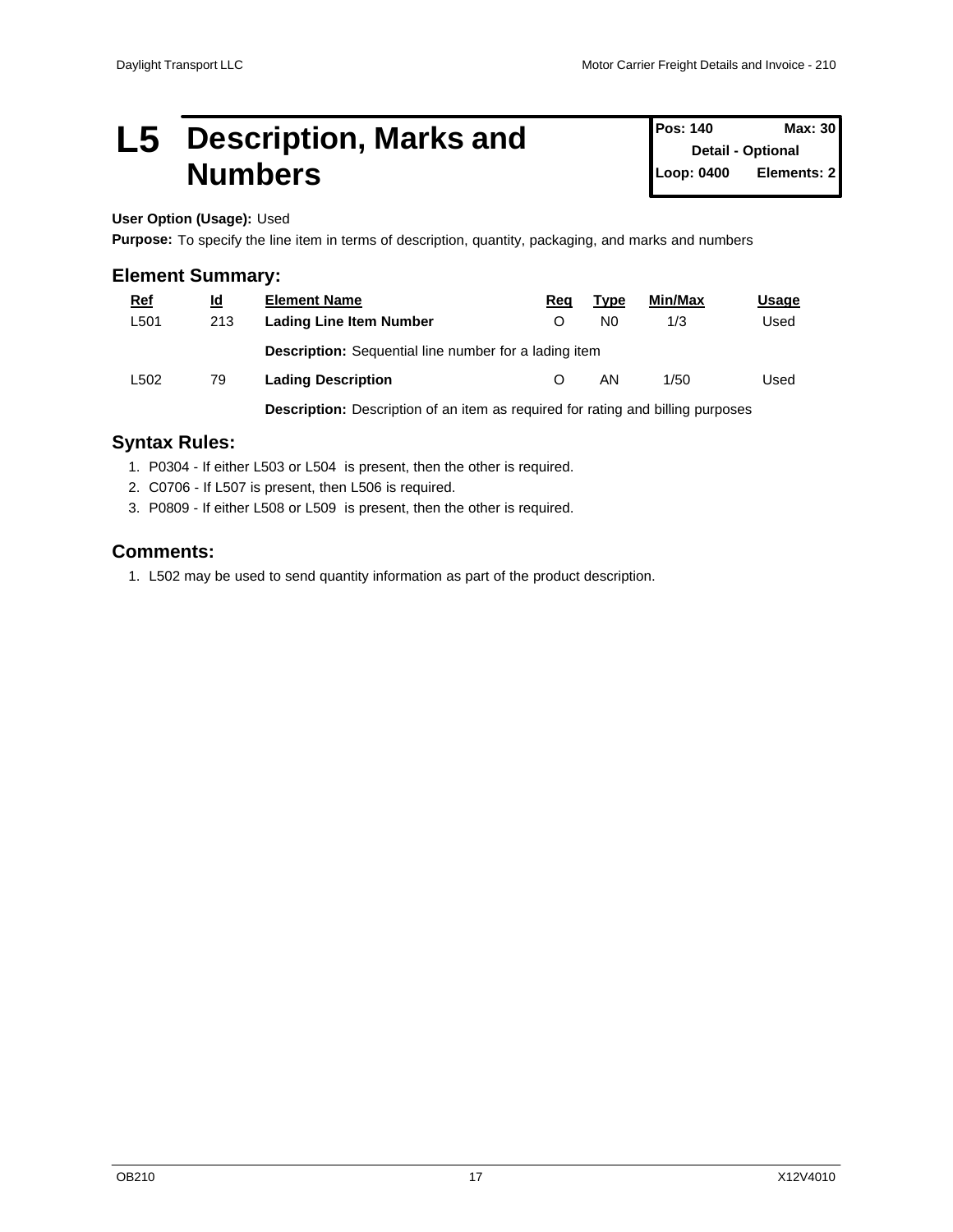### **L0** Line Item - Quantity and Pos: 170 Max: 10 **Weight**

**Pos: 170 Detail - Optional Loop: 0400 Elements: 5**

#### **User Option (Usage):** Used

**Purpose:** To specify quantity, weight, volume, and type of service for a line item including applicable "quantity/rate-as" data

#### **Element Summary:**

| Ref  | $\underline{\mathsf{Id}}$ | <b>Element Name</b>                                                  | Req | <u>Type</u>    | Min/Max | <b>Usage</b> |  |
|------|---------------------------|----------------------------------------------------------------------|-----|----------------|---------|--------------|--|
| L001 | 213                       | <b>Lading Line Item Number</b>                                       | O   | N <sub>0</sub> | 1/3     | Used         |  |
|      |                           | <b>Description:</b> Sequential line number for a lading item         |     |                |         |              |  |
| L004 | 81                        | Weight                                                               | X   | R              | 1/10    | Used         |  |
|      |                           | <b>Description:</b> Numeric value of weight                          |     |                |         |              |  |
| L005 | 187                       | <b>Weight Qualifier</b>                                              | X   | ID             | 1/2     | Used         |  |
|      |                           | <b>Description:</b> Code defining the type of weight                 |     |                |         |              |  |
|      |                           | Code Name                                                            |     |                |         |              |  |
|      |                           | F.<br>Deficit Weight<br>G<br>Gross Weight                            |     |                |         |              |  |
| L008 | 80                        | <b>Lading Quantity</b>                                               | X   | N <sub>0</sub> | 1/7     | Used         |  |
|      |                           | <b>Description:</b> Number of units (pieces) of the lading commodity |     |                |         |              |  |
| L009 | 211                       | <b>Packaging Form Code</b>                                           | X   | ID             | 3/3     | Used         |  |
|      |                           | <b>Description:</b> Code for packaging form of the lading quantity   |     |                |         |              |  |

#### **Syntax Rules:**

- 1. P0203 If either L002 or L003 is present, then the other is required.
- 2. P0405 If either L004 or L005 is present, then the other is required.
- 3. P0607 If either L006 or L007 is present, then the other is required.
- 4. P0809 If either L008 or L009 is present, then the other is required.
- 5. C1104 If L011 is present, then L004 is required.
- 6. P1315 If either L013 or L015 is present, then the other is required.

#### **Semantics:**

- 1. L008 is the number of handling units of the line item tendered to the carrier.
- 2. L013 can only be used if the code in L009 is PLT, SKD, or SLP.
- 3. L015 designates whether the carrier will be required to verify the number of units contained on a pallet, slip sheet or skid. Code "Y" indicates that the carrier will be required to verify. Code "N" indicates that the carrier will not be required to verify.

#### **Comments:**

1. L013 is used to convey the total number of boxes, cartons, or pieces contained on a pallet, skid, or slip sheet for the line item.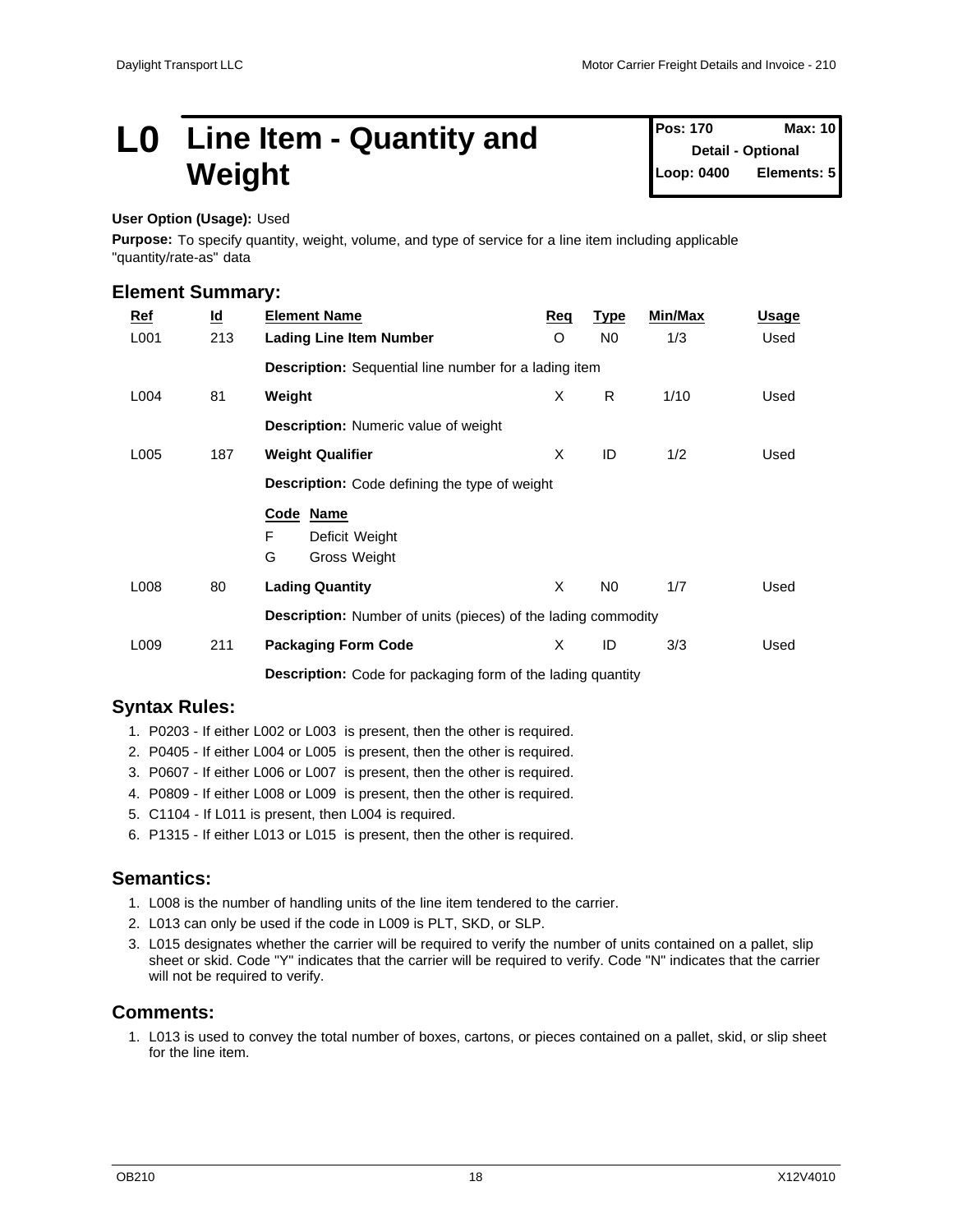### **L1** Rate and Charges **Pos: 180 Max: 10 Pos: 180 Max: 10**

**Detail - Optional Loop: 0400 Elements: 5**

#### **User Option (Usage):** Used

**Purpose:** To specify rate and charges detail relative to a line item including freight charges, advances, special charges, and entitlements

#### **Element Summary:**

| Description: Sequential line number for a lading item                                                                                                                                                                                                                                                                                                                                                                                                                                                            |                             |    |                                                                       |                                                                                                                                                                                                                              |                                                                                                                                                                                            |
|------------------------------------------------------------------------------------------------------------------------------------------------------------------------------------------------------------------------------------------------------------------------------------------------------------------------------------------------------------------------------------------------------------------------------------------------------------------------------------------------------------------|-----------------------------|----|-----------------------------------------------------------------------|------------------------------------------------------------------------------------------------------------------------------------------------------------------------------------------------------------------------------|--------------------------------------------------------------------------------------------------------------------------------------------------------------------------------------------|
|                                                                                                                                                                                                                                                                                                                                                                                                                                                                                                                  |                             |    |                                                                       |                                                                                                                                                                                                                              |                                                                                                                                                                                            |
| <b>Freight Rate</b>                                                                                                                                                                                                                                                                                                                                                                                                                                                                                              | X                           | R  | 1/9                                                                   | Used                                                                                                                                                                                                                         |                                                                                                                                                                                            |
|                                                                                                                                                                                                                                                                                                                                                                                                                                                                                                                  |                             |    |                                                                       |                                                                                                                                                                                                                              |                                                                                                                                                                                            |
|                                                                                                                                                                                                                                                                                                                                                                                                                                                                                                                  |                             |    |                                                                       |                                                                                                                                                                                                                              |                                                                                                                                                                                            |
|                                                                                                                                                                                                                                                                                                                                                                                                                                                                                                                  |                             |    |                                                                       |                                                                                                                                                                                                                              |                                                                                                                                                                                            |
|                                                                                                                                                                                                                                                                                                                                                                                                                                                                                                                  |                             |    |                                                                       |                                                                                                                                                                                                                              |                                                                                                                                                                                            |
| Code Name<br><b>FR</b><br><b>Flat Rate</b><br><b>MN</b><br>Minimum<br>PH<br>Per Hundred (of Basic Unit)<br>PU<br>Per Unit<br><b>PW</b><br>Percentage of Charges                                                                                                                                                                                                                                                                                                                                                  |                             |    |                                                                       |                                                                                                                                                                                                                              |                                                                                                                                                                                            |
| Charge                                                                                                                                                                                                                                                                                                                                                                                                                                                                                                           | X                           | N2 | 1/12                                                                  | Used                                                                                                                                                                                                                         |                                                                                                                                                                                            |
|                                                                                                                                                                                                                                                                                                                                                                                                                                                                                                                  |                             |    |                                                                       |                                                                                                                                                                                                                              |                                                                                                                                                                                            |
| <b>Special Charge or Allowance Code</b>                                                                                                                                                                                                                                                                                                                                                                                                                                                                          | O                           | ID | 3/3                                                                   | Used                                                                                                                                                                                                                         |                                                                                                                                                                                            |
|                                                                                                                                                                                                                                                                                                                                                                                                                                                                                                                  |                             |    |                                                                       |                                                                                                                                                                                                                              |                                                                                                                                                                                            |
| Code Name<br>ADV<br>Advances<br><b>APT</b><br>Appointment (Notification)<br><b>BND</b><br><b>Bond Charges</b><br><b>COL</b><br>Fee for Collecting COD Charge<br><b>DIV</b><br>Diversion and Reconsignment<br><b>DTU</b><br><b>Detention Unloading</b><br><b>EIC</b><br>Export/Import Charge<br><b>EVC</b><br>Excessive Value Charge<br><b>FUE</b><br>Fuel Charge<br>HAN<br>Hazardous Cargo Charge<br>HAZ<br><b>IDL</b><br><b>Inside Delivery</b><br>IPU<br>Inside Pick-up<br>LAB<br>Extra Labor (Helper Service) |                             |    |                                                                       |                                                                                                                                                                                                                              |                                                                                                                                                                                            |
|                                                                                                                                                                                                                                                                                                                                                                                                                                                                                                                  | <b>Rate/Value Qualifier</b> | X  | <b>Description:</b> Rate that applies to the specific commodity<br>ID | 2/2<br><b>Description:</b> Code qualifying how to extend charges or interpret value<br><b>Description:</b> Code identifying type of special charge or allowance<br>Handling Charges on Distribution Freight Forwarded Beyond | Used<br>Description: For a line item: freight or special charge; for the total invoice: the total<br>charges -- expressed in the standard monetary denomination for the currency specified |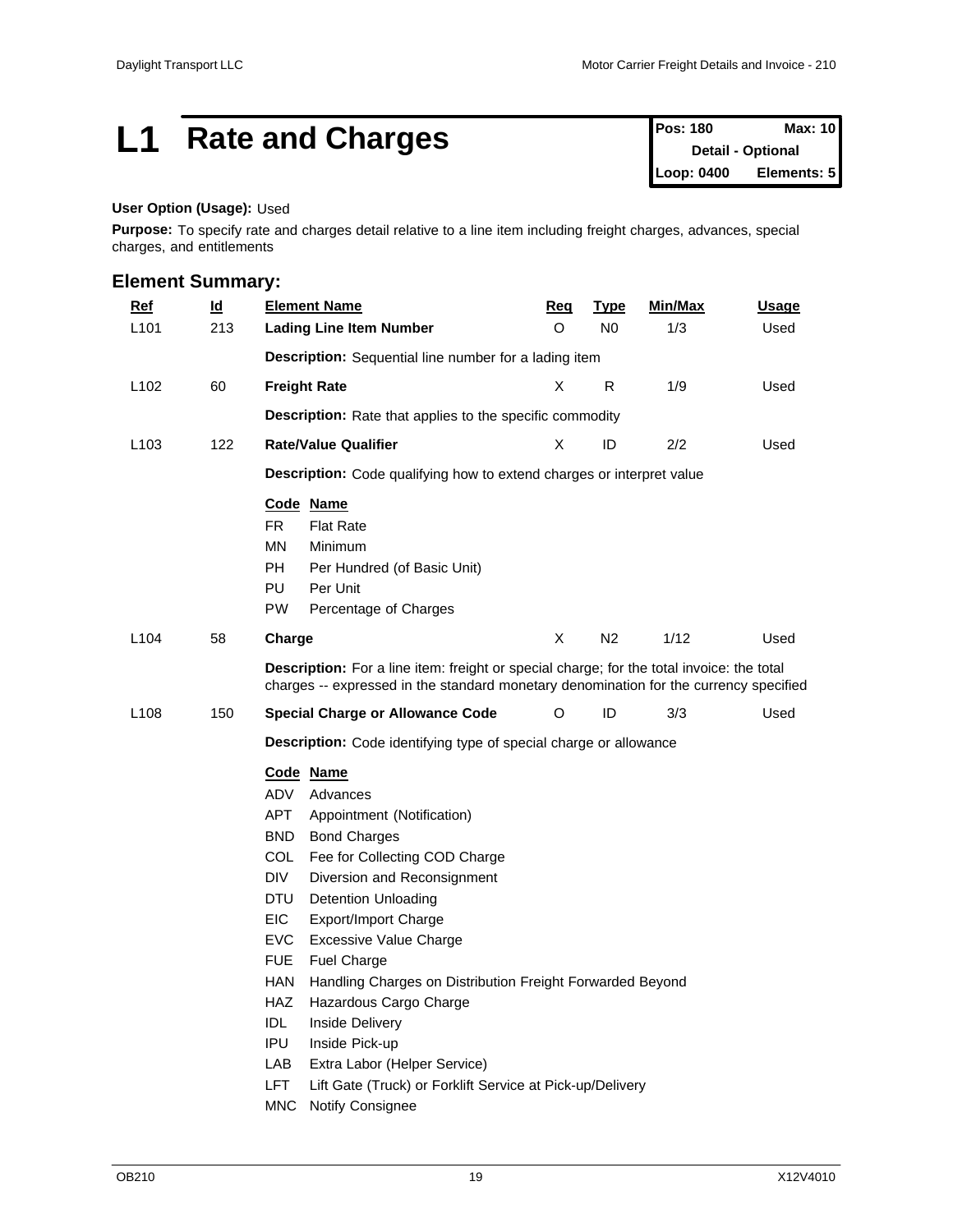#### **Code Name**

- MRK Marking or Tagging Charge
- MSC Other Accessorial Service Charge
- RCL Redelivery
- REP Residential Pick-up
- RES Residential Delivery
- SEG Segregating (Sorting)
- SER Service Charge
- SRG Storage
- WTV Weight Verification Charge

#### **Syntax Rules:**

- 1. P0203 If either L102 or L103 is present, then the other is required.
- 2. R040506 At least one of L104, L105 or L106 is required.
- 3. P1415 If either L114 or L115 is present, then the other is required.
- 4. P1718 If either L117 or L118 is present, then the other is required.

- 1. L119 is the percent used to determine the charge in L104.
- 2. L120, if used, indicates the currency for all monetary amounts in this L1 segment.
- 3. L121 is the origin rated as charge amount.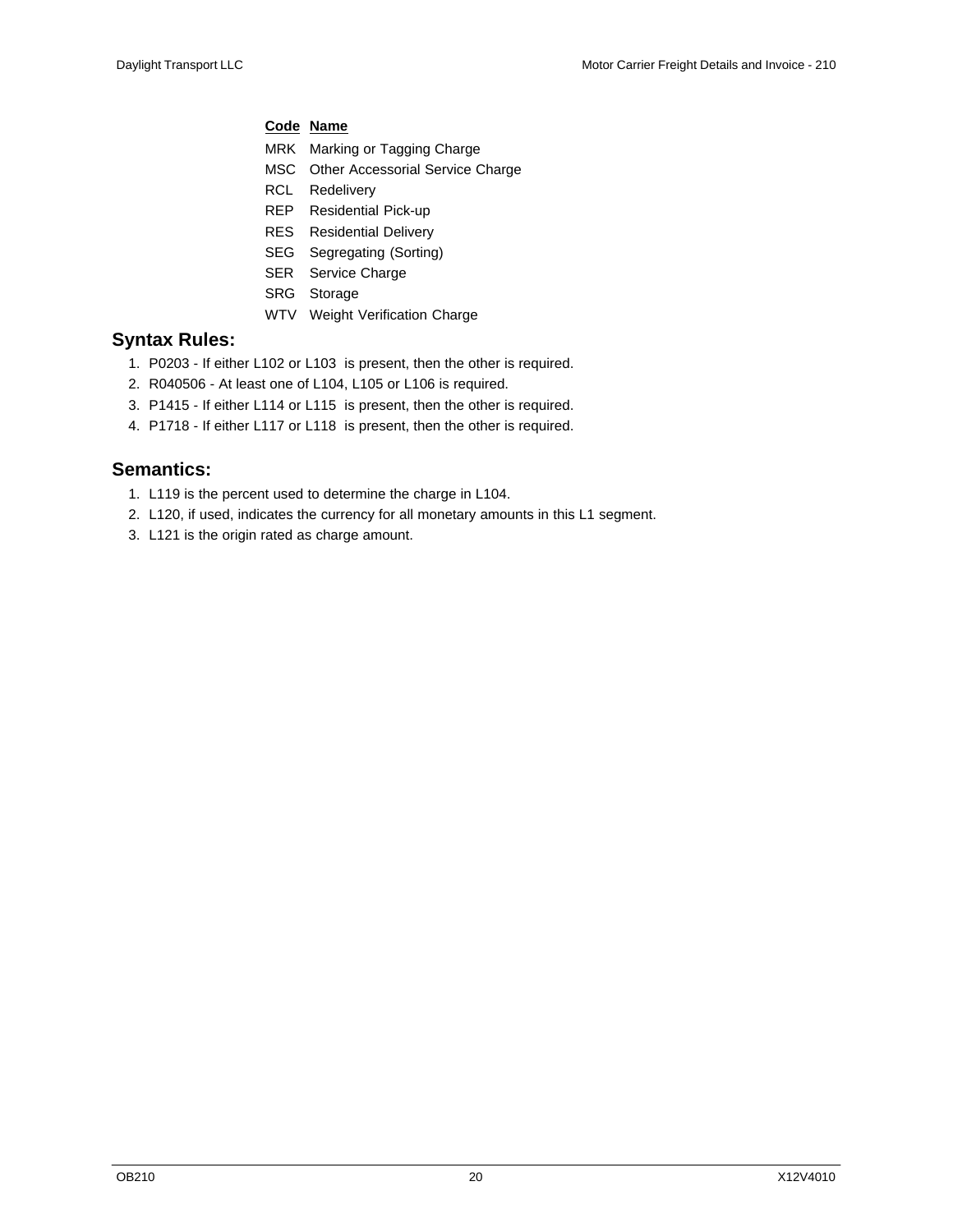### **L7 Tariff Reference Pos: 200 Max: 10**<br>**Pos: 200 Max: 10**

**Detail - Optional Loop: 0400 Elements: 2**

#### **User Option (Usage):** Used

**Purpose:** To reference details of the tariff used to arrive at applicable rates or charge

#### **Element Summary:**

| <u>Ref</u> | <u>ld</u> | <b>Element Name</b>                                                                                                                             | Req | Type | Min/Max | <u>Usage</u> |  |
|------------|-----------|-------------------------------------------------------------------------------------------------------------------------------------------------|-----|------|---------|--------------|--|
| L701       | 213       | <b>Lading Line Item Number</b>                                                                                                                  |     | N0   | 1/3     | Used         |  |
|            |           | <b>Description:</b> Sequential line number for a lading item                                                                                    |     |      |         |              |  |
| L707       | 59        | <b>Freight Class Code</b>                                                                                                                       |     | ΑN   | 2/5     | Used         |  |
|            |           | <b>Description:</b> Code indicating generalized classification that applies to one or more items in<br>the shipment, i.e., class 70, 77.5, etc. |     |      |         |              |  |

**Semantics:** 

1. L710 is the effective date.

2. In L715 and L716, "City" and "State" are used for rate combination city and state.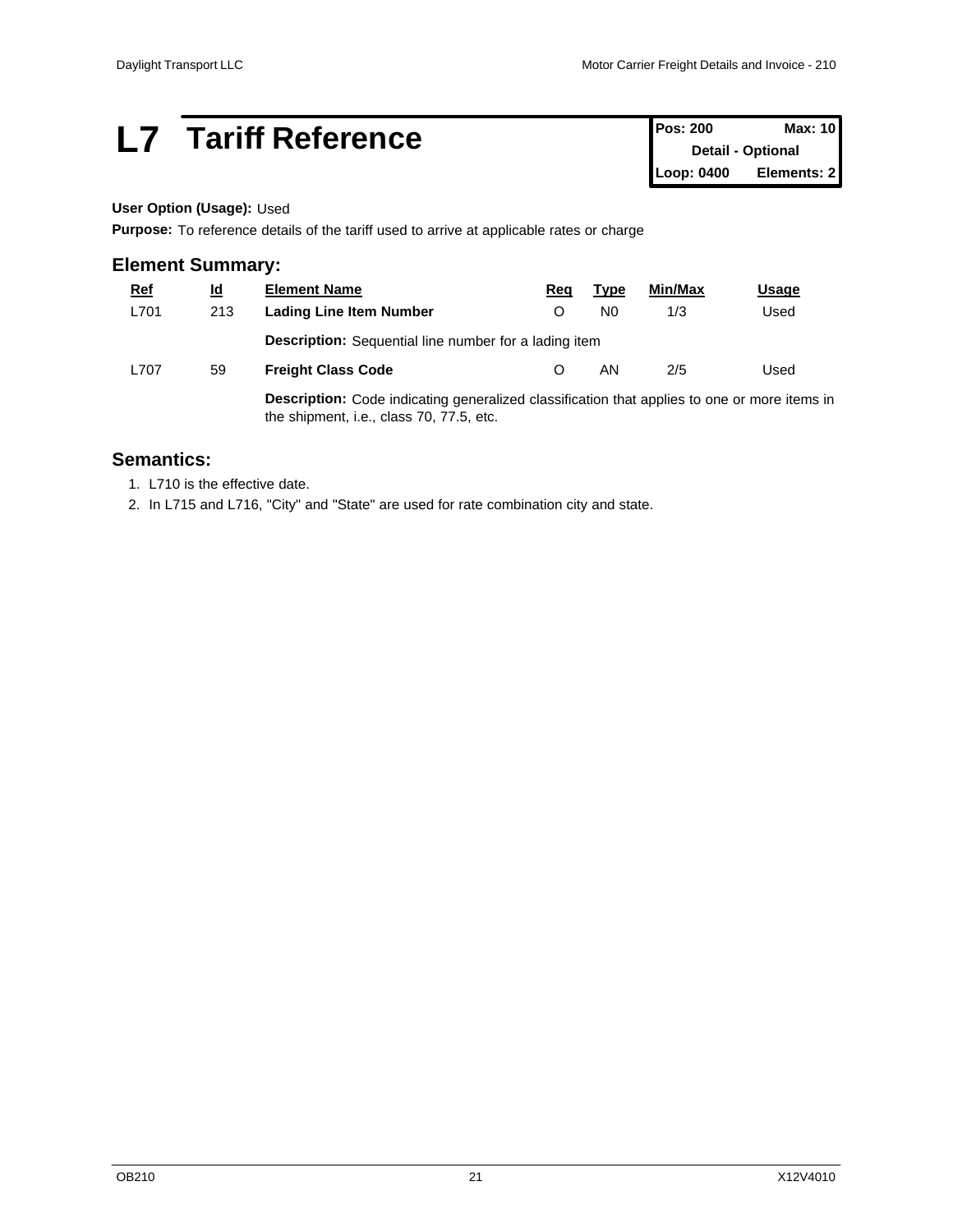### **L3 Total Weight and Charges** Pos: 010 Max: 1

**Summary - Optional Loop: N/A Elements: 5**

#### **User Option (Usage):** Used

**Purpose:** To specify the total shipment in terms of weight, volume, rates, charges, advances, and prepaid amounts applicable to one or more line items

| <b>Element Summary:</b> |           |                                                                                                                                                                                           |            |                |         |              |  |
|-------------------------|-----------|-------------------------------------------------------------------------------------------------------------------------------------------------------------------------------------------|------------|----------------|---------|--------------|--|
| $Ref$                   | <u>ld</u> | <b>Element Name</b>                                                                                                                                                                       | <u>Req</u> | <b>Type</b>    | Min/Max | <u>Usage</u> |  |
| L301                    | 81        | Weight                                                                                                                                                                                    | X          | R.             | 1/10    | Used         |  |
|                         |           | <b>Description:</b> Numeric value of weight                                                                                                                                               |            |                |         |              |  |
| L302                    | 187       | <b>Weight Qualifier</b>                                                                                                                                                                   | X          | ID             | 1/2     | Used         |  |
|                         |           | <b>Description:</b> Code defining the type of weight                                                                                                                                      |            |                |         |              |  |
|                         |           | Code Name<br>G<br>Gross Weight                                                                                                                                                            |            |                |         |              |  |
| L305                    | 58        | Charge                                                                                                                                                                                    | O          | N <sub>2</sub> | 1/12    | Used         |  |
|                         |           | <b>Description:</b> For a line item: freight or special charge; for the total invoice: the total<br>charges -- expressed in the standard monetary denomination for the currency specified |            |                |         |              |  |
| L311                    | 80        | <b>Lading Quantity</b>                                                                                                                                                                    | $\circ$    | N <sub>0</sub> | 1/7     | Used         |  |
|                         |           | <b>Description:</b> Number of units (pieces) of the lading commodity                                                                                                                      |            |                |         |              |  |
| L312                    | 188       | <b>Weight Unit Code</b>                                                                                                                                                                   | O          | ID             | 1/1     | Used         |  |
|                         |           | <b>Description:</b> Code specifying the weight unit                                                                                                                                       |            |                |         |              |  |

#### **Syntax Rules:**

- 1. P0102 If either L301 or L302 is present, then the other is required.
- 2. P0304 If either L303 or L304 is present, then the other is required.
- 3. P0910 If either L309 or L310 is present, then the other is required.
- 4. C1201 If L312 is present, then L301 is required.
- 5. P1415 If either L314 or L315 is present, then the other is required.

#### **Semantics:**

1. L305 is the total charges.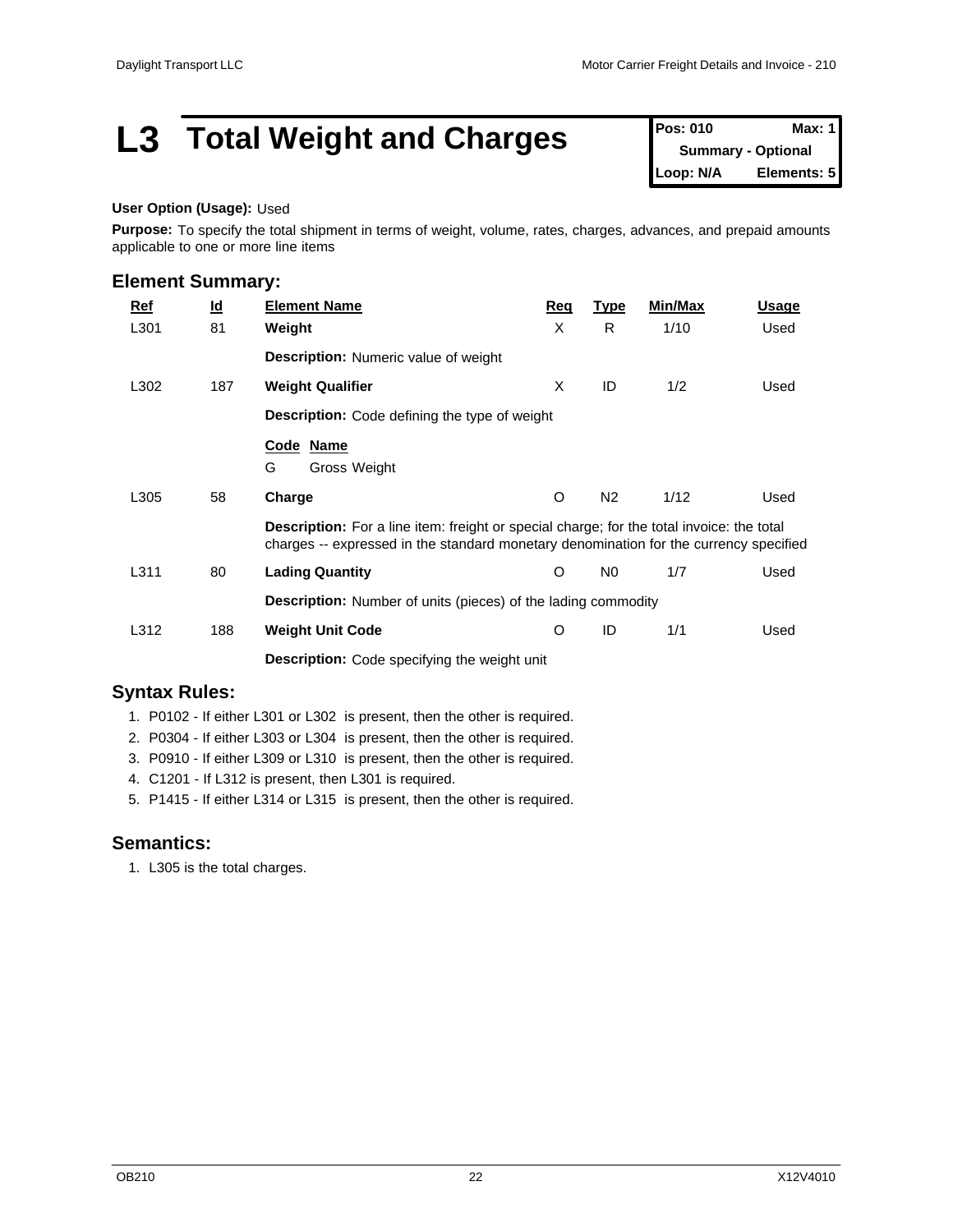### **SE Transaction Set Trailer Pos: 020 Max: 1 Max: 1**

**Summary - Mandatory Loop: N/A Elements: 2**

#### **User Option (Usage):** Must use

**Purpose:** To indicate the end of the transaction set and provide the count of the transmitted segments (including the beginning (ST) and ending (SE) segments)

#### **Element Summary:**

| <b>Ref</b>       | $\underline{\mathsf{Id}}$ | <b>Element Name</b>                                                                                        | Req                                                                                           | Гуре           | Min/Max | <u>Usage</u> |  |  |
|------------------|---------------------------|------------------------------------------------------------------------------------------------------------|-----------------------------------------------------------------------------------------------|----------------|---------|--------------|--|--|
| SE <sub>01</sub> | 96                        | <b>Number of Included Segments</b>                                                                         | м                                                                                             | N <sub>0</sub> | 1/10    | Must use     |  |  |
|                  |                           | <b>Description:</b> Total number of segments included in a transaction set including ST and SE<br>segments |                                                                                               |                |         |              |  |  |
| SE <sub>02</sub> | 329                       | <b>Transaction Set Control Number</b>                                                                      | М                                                                                             | AN             | 4/9     | Must use     |  |  |
|                  |                           | functional group assigned by the originator for a transaction set                                          | <b>Description:</b> Identifying control number that must be unique within the transaction set |                |         |              |  |  |

#### **Comments:**

1. SE is the last segment of each transaction set.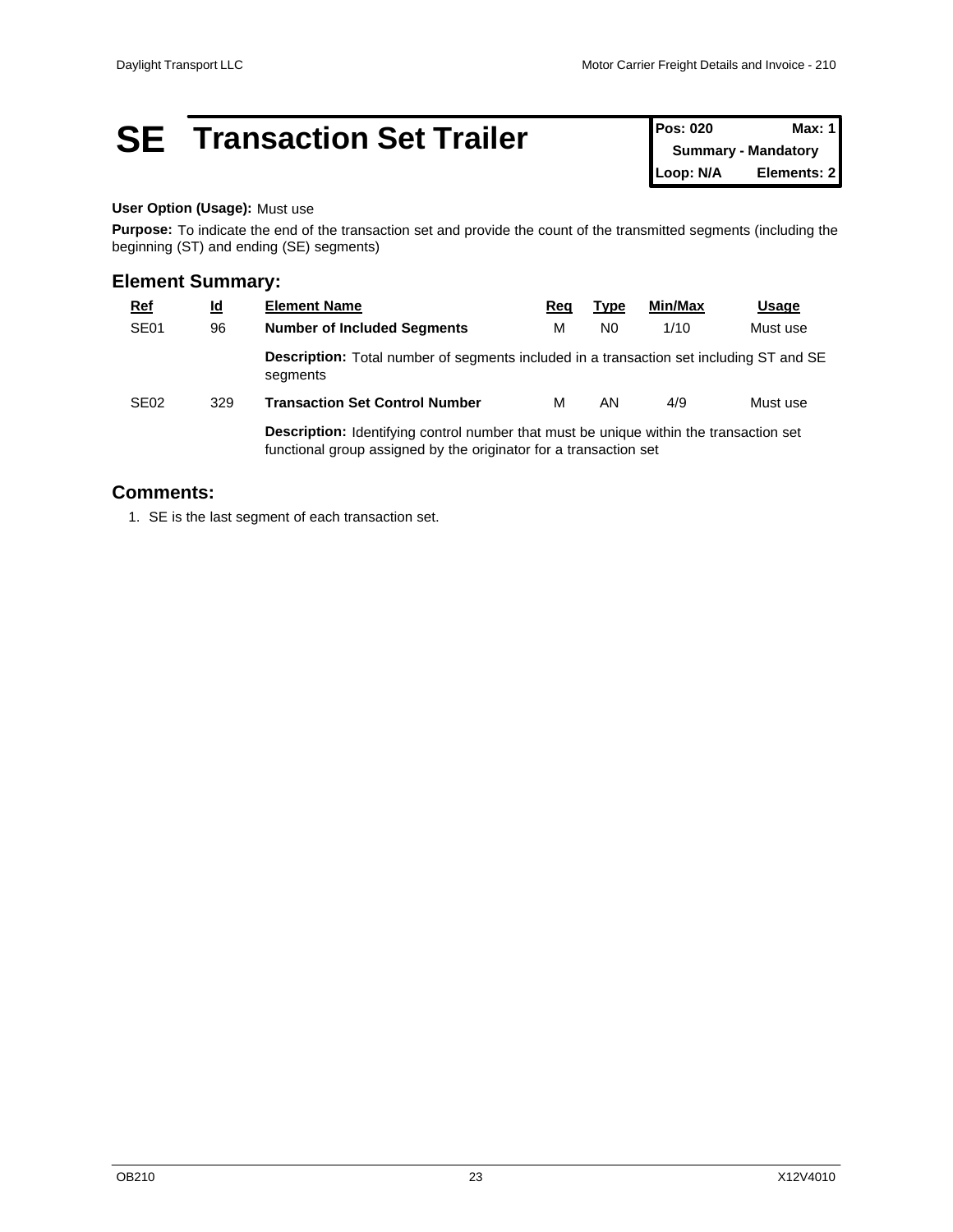### **GE** Functional Group Trailer **Pos:** Max: 1

**Not Defined - Mandatory Loop: N/A Elements: 2**

#### **User Option (Usage):** Must use

**Purpose:** To indicate the end of a functional group and to provide control information

#### **Element Summary:**

| <b>Ref</b>       | <u>ld</u> | <b>Element Name</b>                                                                                                                                                                 | Req | Type           | Min/Max | <u>Usage</u> |  |  |  |
|------------------|-----------|-------------------------------------------------------------------------------------------------------------------------------------------------------------------------------------|-----|----------------|---------|--------------|--|--|--|
| GE01             | 97        | <b>Number of Transaction Sets Included</b>                                                                                                                                          | м   | N <sub>0</sub> | 1/6     | Must use     |  |  |  |
|                  |           | <b>Description:</b> Total number of transaction sets included in the functional group or<br>interchange (transmission) group terminated by the trailer containing this data element |     |                |         |              |  |  |  |
| GE <sub>02</sub> | 28        | <b>Group Control Number</b>                                                                                                                                                         | м   | N <sub>0</sub> | 1/9     | Must use     |  |  |  |
|                  |           | <b>Description:</b> Assigned number originated and maintained by the sender                                                                                                         |     |                |         |              |  |  |  |

#### **Semantics:**

1. The data interchange control number GE02 in this trailer must be identical to the same data element in the associated functional group header, GS06.

#### **Comments:**

1. The use of identical data interchange control numbers in the associated functional group header and trailer is designed to maximize functional group integrity. The control number is the same as that used in the corresponding header.